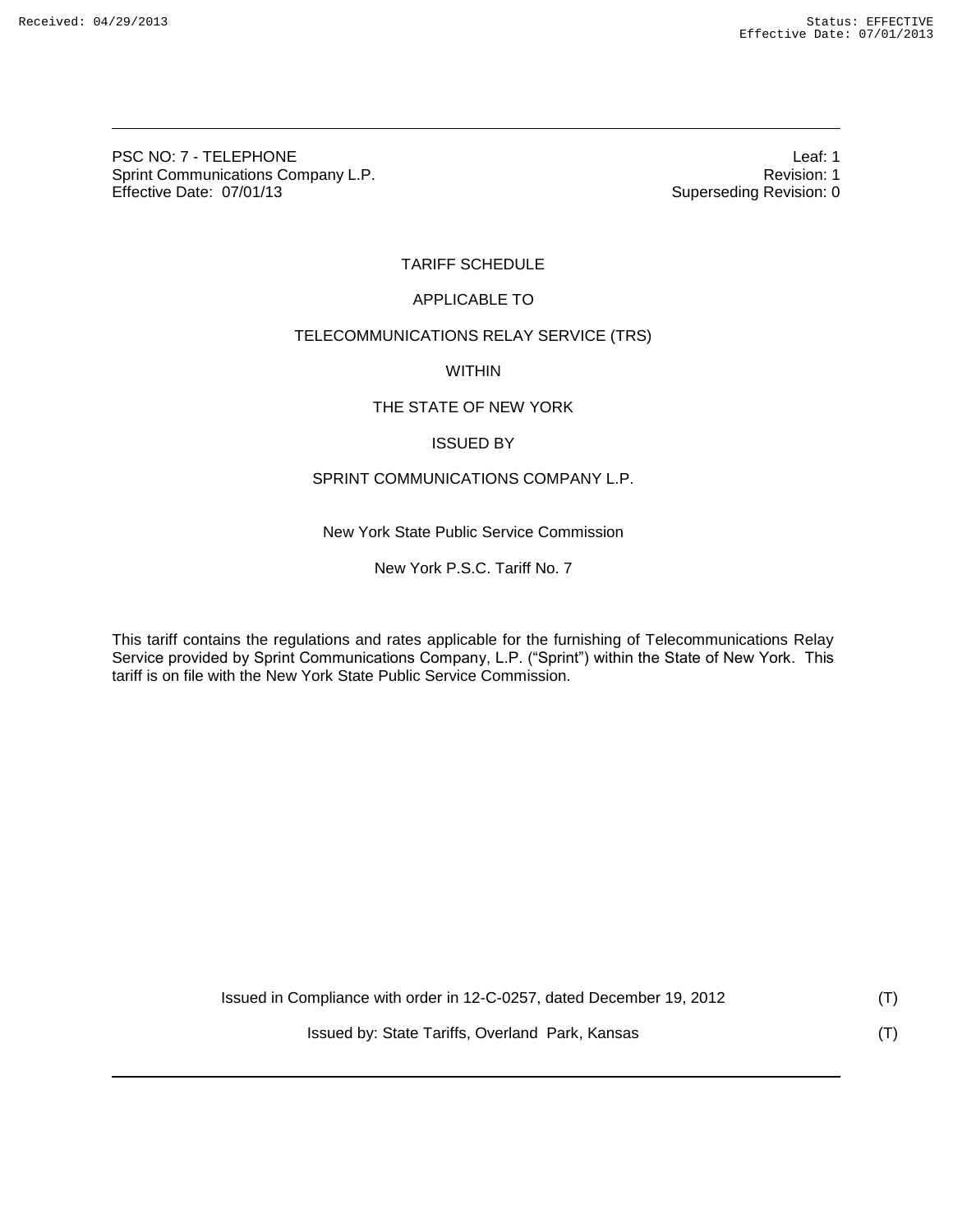PSC NO: 7 - TELEPHONE Leaf: 2<br>
Sprint Communications Company L.P. 2<br>
Sprint Communications Company L.P. Sprint Communications Company L.P.<br>Effective Date: 11/15/19

Superseding Revision: 5

## TELECOMMUNICATIONS RELAY SERVICE

### APPLICATION OF TARIFF

This tariff sets forth the service offerings, rates, terms and conditions applicable to the furnishing of Telecommunications Relay Service (TRS) services by Sprint Communications Company L.P. (Sprint), hereinafter referred to as the Company, to Customers within the state of New York. Services are furnished subject to the terms and conditions set forth herein.

Pursuant to Commission Order Case 12-C-0257, issued December 19, 2012 and effective July 1, 2013 Sprint and Targeted Accessibility Fund (TAF) of New York, Inc. have negotiated an agreement to make Telecommunications Relay Service (TRS) and Captioned Telephone Service available to New York residents through June 30, 2022.

Issued in Compliance with order in 12-C-0257, dated December 19, 2012 (T)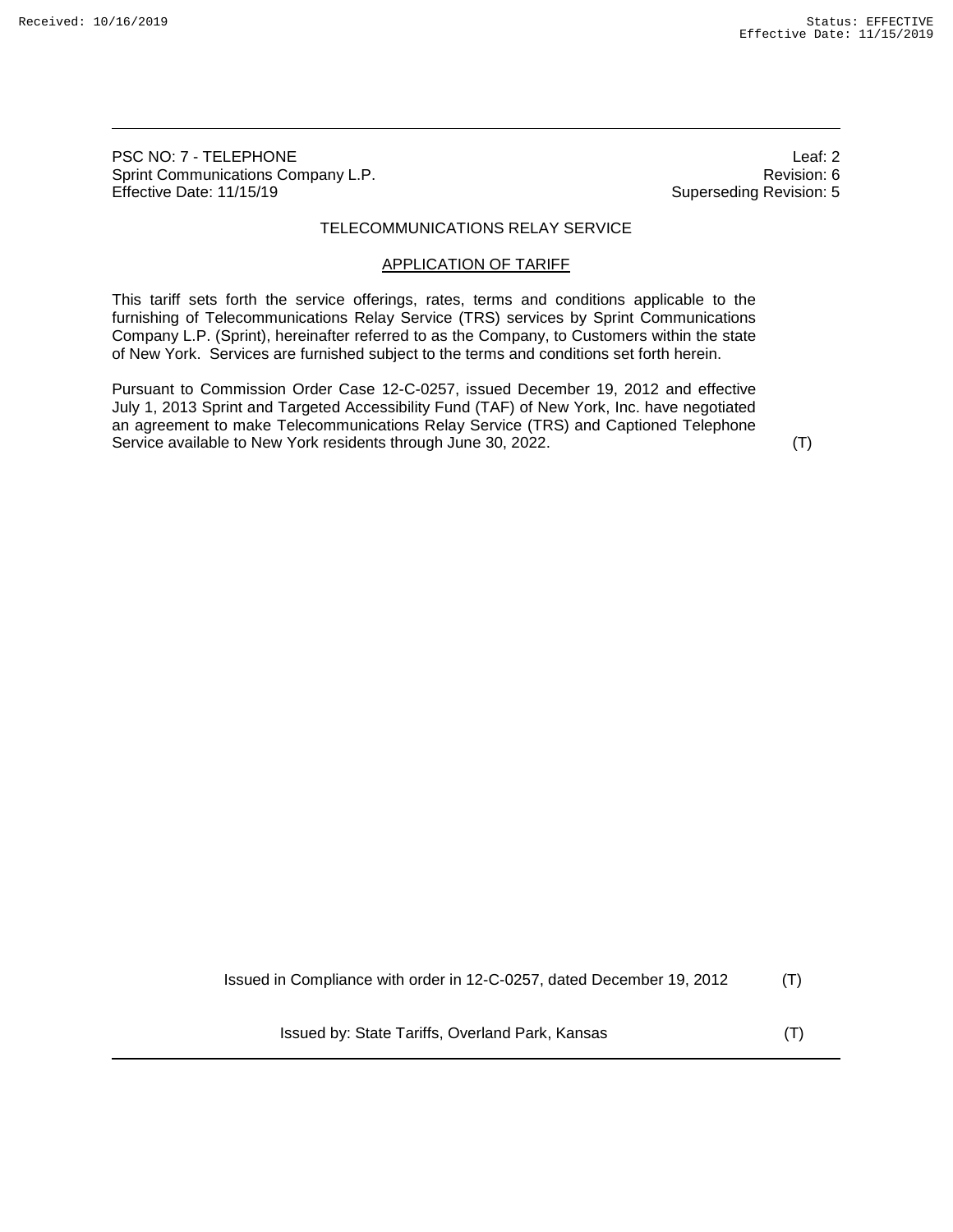PSC NO: 7 - TELEPHONE Leaf: 3 Sprint Communications Company L.P. **Revision: 0 Revision: 0 Revision: 0** Initial Effective Date: 07/01/04 Superseding Revision: 0

## TELECOMMUNICATIONS RELAY SERVICE

### EXPLANATION OF SYMBOLS

When changes are made on any tariff page, a revised page will be issued canceling the tariff page affected; such changes will be identified through the use of the following symbols:

- C To signify a "Change" in existing rate or regulation.
- D To signify a "Deletion/Discontinuance" of rates, regulations, and/or text.
- I To signify a rate "Increase."
- M To signify matter "Moved/Relocated" within the tariff with no change to the material.
- N To signify "New" text, regulation, service, and/or rates.
- R To signify a rate "Reduction."
- T To signify a "Text Change" in tariff, but no change in rate or regulation
- Z To signify a correction.

The above symbols will apply except where additional symbols are identified at the bottom on an individual page.

Issued in Compliance with order in Case 03-C-1647, dated January 20, 2004

Issued by: Warren D. Hannah, Director of Tariffs, Overland Park, Kansas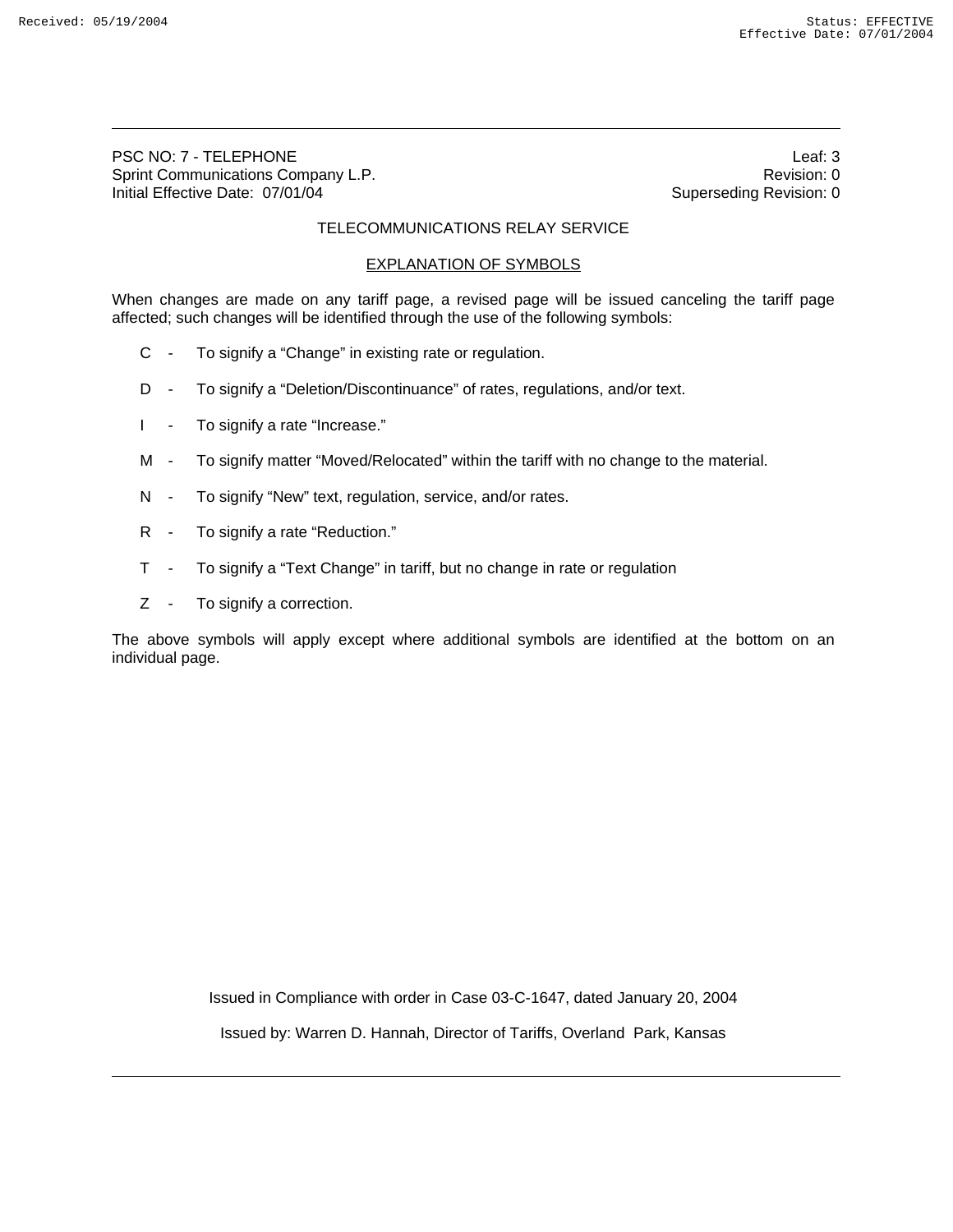|                | PSC NO: 7 - TELEPHONE<br>Sprint Communications Company L.P.<br>Effective Date: 07/01/13                           | <b>Superseding Revision: 1</b> | Leaf: 4<br>Revision: 2 |
|----------------|-------------------------------------------------------------------------------------------------------------------|--------------------------------|------------------------|
|                | TELECOMMUNICATIONS RELAY SERVICE                                                                                  |                                |                        |
|                | <b>TABLE OF CONTENTS</b>                                                                                          |                                |                        |
|                |                                                                                                                   | Leaf                           |                        |
|                | <b>Title Leaf</b>                                                                                                 | 1                              |                        |
|                | <b>Application of Tariff</b>                                                                                      | $\overline{2}$                 |                        |
|                | <b>Explanation of Symbols</b>                                                                                     | 3                              |                        |
|                | <b>Table of Contents</b>                                                                                          | 4                              |                        |
| 1 <sub>1</sub> | General<br>1.1 Caption Service                                                                                    | 5<br>$\overline{7}$            |                        |
| 2.             | Definitions                                                                                                       | 7E                             |                        |
| 3.             | <b>TRS Service Requirements</b><br>Relay Operator (RO) Standards<br>3.1<br><b>Minimum Qualifications</b><br>3.1.1 | 11<br>11<br>11                 | (T)                    |
| 4.             | <b>TRS Technical Operation Requirements</b>                                                                       | 20                             |                        |
| 5.             | <b>Customer Billing</b>                                                                                           | 29                             |                        |
| 6.             | <b>Compensation to TRS Provider</b>                                                                               | 32                             |                        |

| Issued in Compliance with order in 12-C-0257, dated December 19, 2012 | (T) |
|-----------------------------------------------------------------------|-----|
|                                                                       |     |

| Issued by: State Tariffs, Overland Park, Kansas |  |
|-------------------------------------------------|--|
|-------------------------------------------------|--|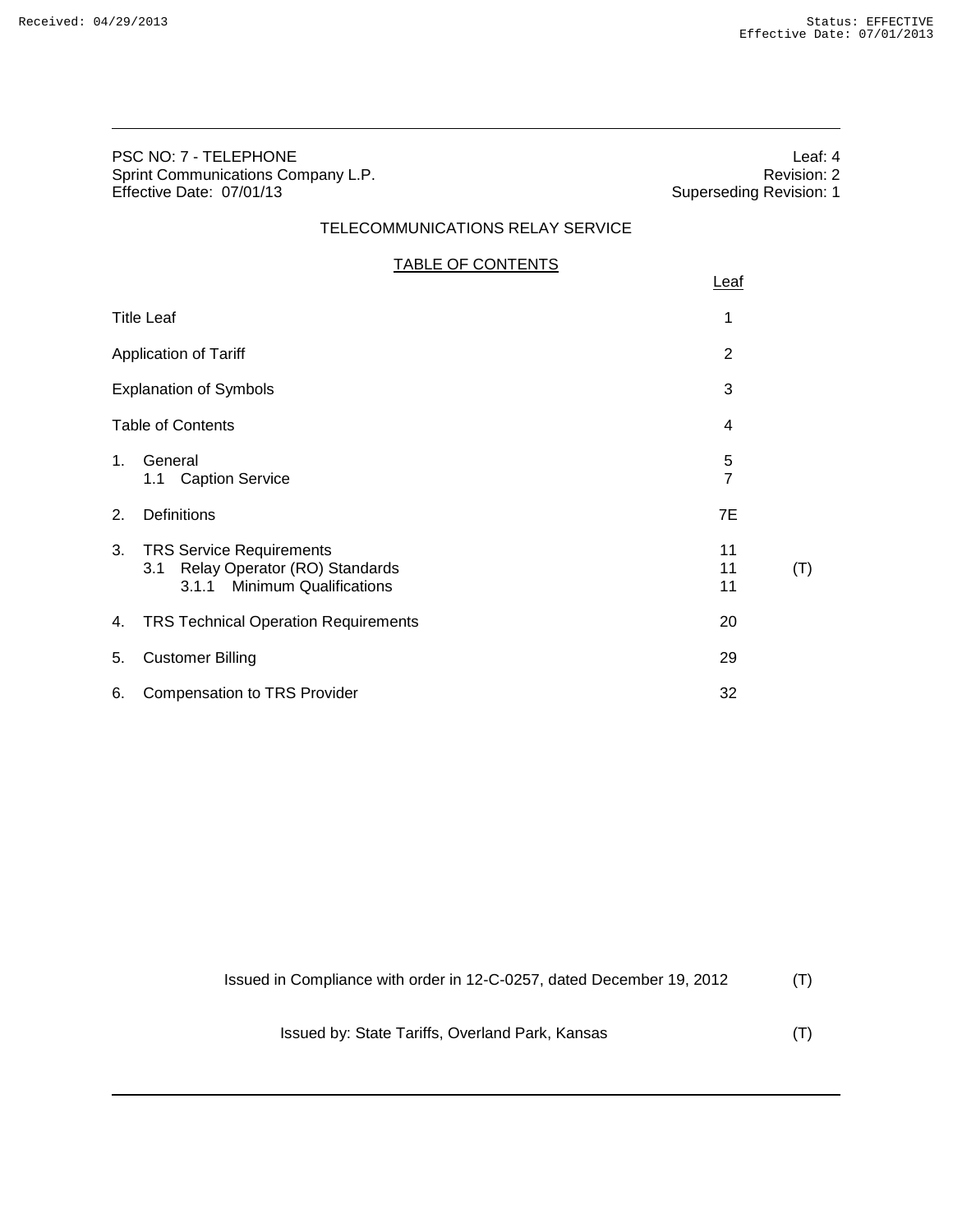PSC NO: 7 - TELEPHONE Leaf: 5 Sprint Communications Company L.P. Effective Date: 07/09/20 Superseding Revision: 3

### TELECOMMUNICATIONS RELAY SERVICE

#### 1. GENERAL

Telecommunications Relay Service (TRS) is provided by The New York Relay Service (NYRS). The New York Relay Service began in 1989 and provides intrastate telephone communications service between hearing people and people who are deaf, hard of hearing or who have a speech disability. Any person from New York State can call the NYRS and utilize the Communications Assistant (also known as a Relay Operator (RO)), who will facilitate a telephone conversation between standard telephone callers, and a person with a hearing or speech loss who cannot communicate on the telephone network without the assistance of the RO.

The NYRS is operated by a TRSP (TRS Provider), which is compensated for its service by the Telephone Carriers of NYS through an assessment mechanism administered by the Targeted Accessibility Fund of New York State (TAFNY).

The NYRS is located in Syracuse, New York and can be reached toll free by anyone dialing the following numbers:

| $\star$  | VOICE/TTY/VCO/HCO/ASCII/CapTelSM                       | 711 (OR)     |                                               |
|----------|--------------------------------------------------------|--------------|-----------------------------------------------|
| $\ast$   | TTY/VCO/HCO/Braille Toll Free                          | 800-662-1220 |                                               |
| $\ast$   | <b>Voice Toll Free</b>                                 | 800-421-1220 |                                               |
| $\ast$   | <b>VCO Toll Free</b>                                   | 877-826-6977 |                                               |
| $\star$  | <b>ASCII Toll Free</b>                                 | 800-584-2849 |                                               |
| $\ast$   | Spanish to Spanish                                     | 877-662-4886 |                                               |
| $^\star$ | Speech to Speech                                       | 877-662-4234 |                                               |
| $\star$  | Captioned Telephone Incoming (English to English)      | 877-243-2823 | (T)                                           |
| $\ast$   | CapTelSM Customer Service (available 24 hours)         | 888-269-7477 | (T)                                           |
| $\ast$   | <b>Customer Service</b>                                |              |                                               |
|          | Toll Free 24 Hour Voice/TTY/ASCII/VCO                  | 800-676-3777 |                                               |
| $^\star$ | General Inquiries (TTY) Toll Free                      | 800-835-5515 |                                               |
| $\star$  | General Inquiries (Voice) Toll Free                    | 800-664-6349 |                                               |
| $\star$  | Spanish-to-Spanish captioned call to a                 |              |                                               |
|          | CapTel user (available 8:00 a.m. to midnight ET Daily) | 866-217-3362 | $\left( \begin{array}{c} \end{array} \right)$ |
| $\ast$   | Voice Carry Over - Speech to Voice (VCO-STS)           | 844-214-4968 |                                               |

Questions, comments and complaints about Relay Service can be directed to the Relay Inquiry Line on 800-664-6349 (voice) or 800-835-5515 (text) OR Relay Customer Service at 800-676-3777.

Issued in Compliance with order in 12-C-0257, dated December 19, 2012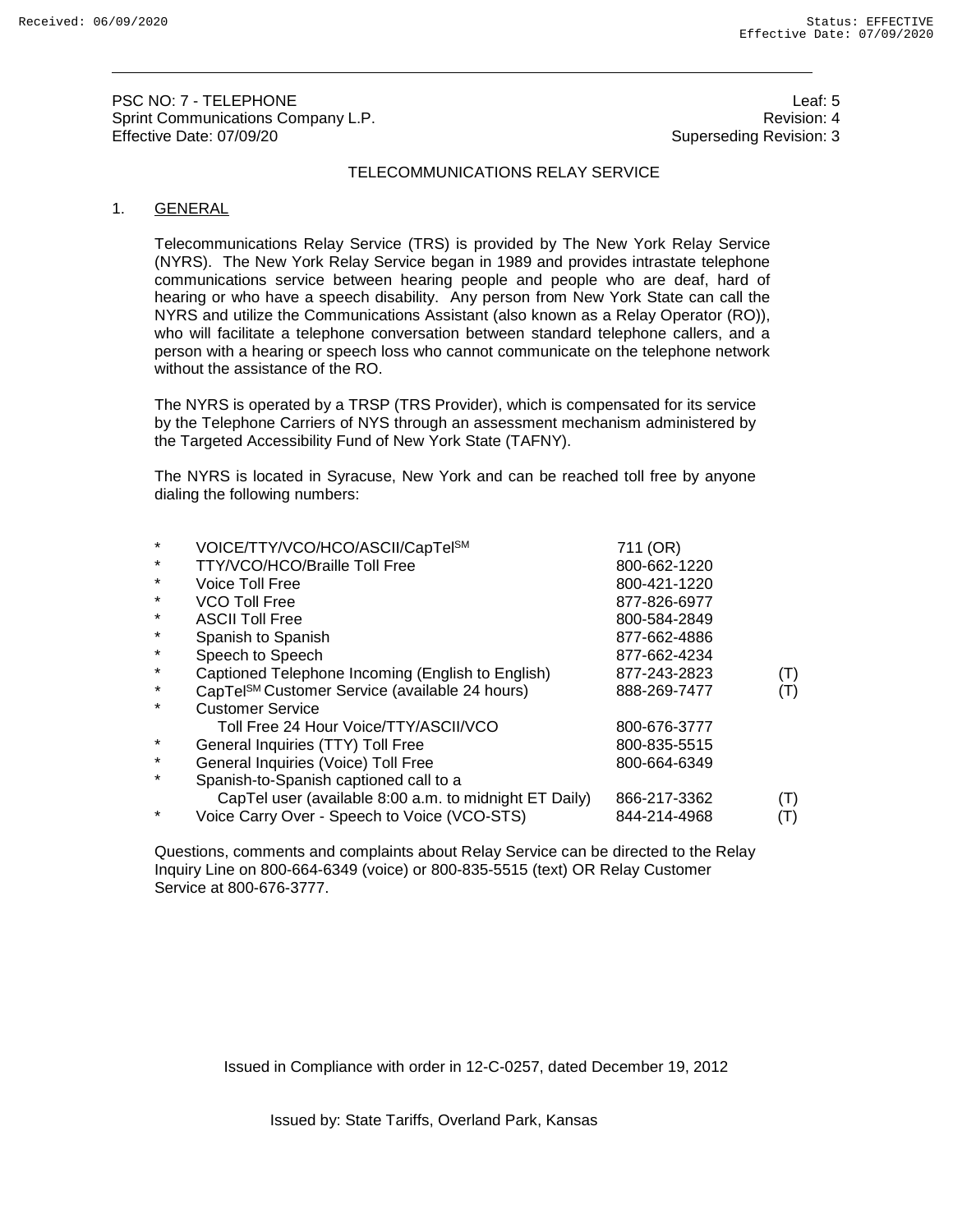PSC NO: 7 - TELEPHONE Leaf: 6<br>
Sorint Communications Company L.P. 
Sorint Communications Company L.P. Sprint Communications Company L.P. Effective Date: 07/09/20 **Superseding Revision: 1** Superseding Revision: 1

## TELECOMMUNICATIONS RELAY SERVICE

### 1. GENERAL (Continued)

Telephone Directory Listings of the numbers shown above for access to Relay and the Inquiry Line are the responsibility of the TRSP. The TRSP will make statewide arrangements for these numbers to be placed in all telephone Company (D) Directories, in the information section, as part of the cost of being the sole source NYRS provider. The right to utilize these numbers and the 8XX type routing number used for 711 (not shown), will be returned to TAFNY upon expiration of this Tariff which is four years from its effective date unless extended for two possible extensions of 3 and 2 years each that can be recommended by TAFNY and approved by the PSC.

Types of TRS Calls - The NYRS completes intrastate calls and is operational 24 hours a day, 7 days a week. Interstate and international TRS calls can be made by calling the same numbers listed above but is not covered by this tariff. Such calls may be handled by the same CA's at the TRSC but these calls and associated costs associated with interstate TRS are the responsibility of the TRSP (TRS Provider) and not the Telephone Carriers of NYS. No compensation is paid by Telephone Carriers of NYS for the handling of interstate and international TRS calls.

Internet Protocol (IP) and Video Relay service is not currently available from the New York Relay.

Any type of call can be placed through the New York Relay except for local / regional Pay per Call Services, 900 Pay Per Call services, and Group Bridging services. (T)(D)

(D)

(D)

Conference Calls can be joined via Relay using the CA as the voice on the call but the NYRS is not a conference hosting service.

(D)

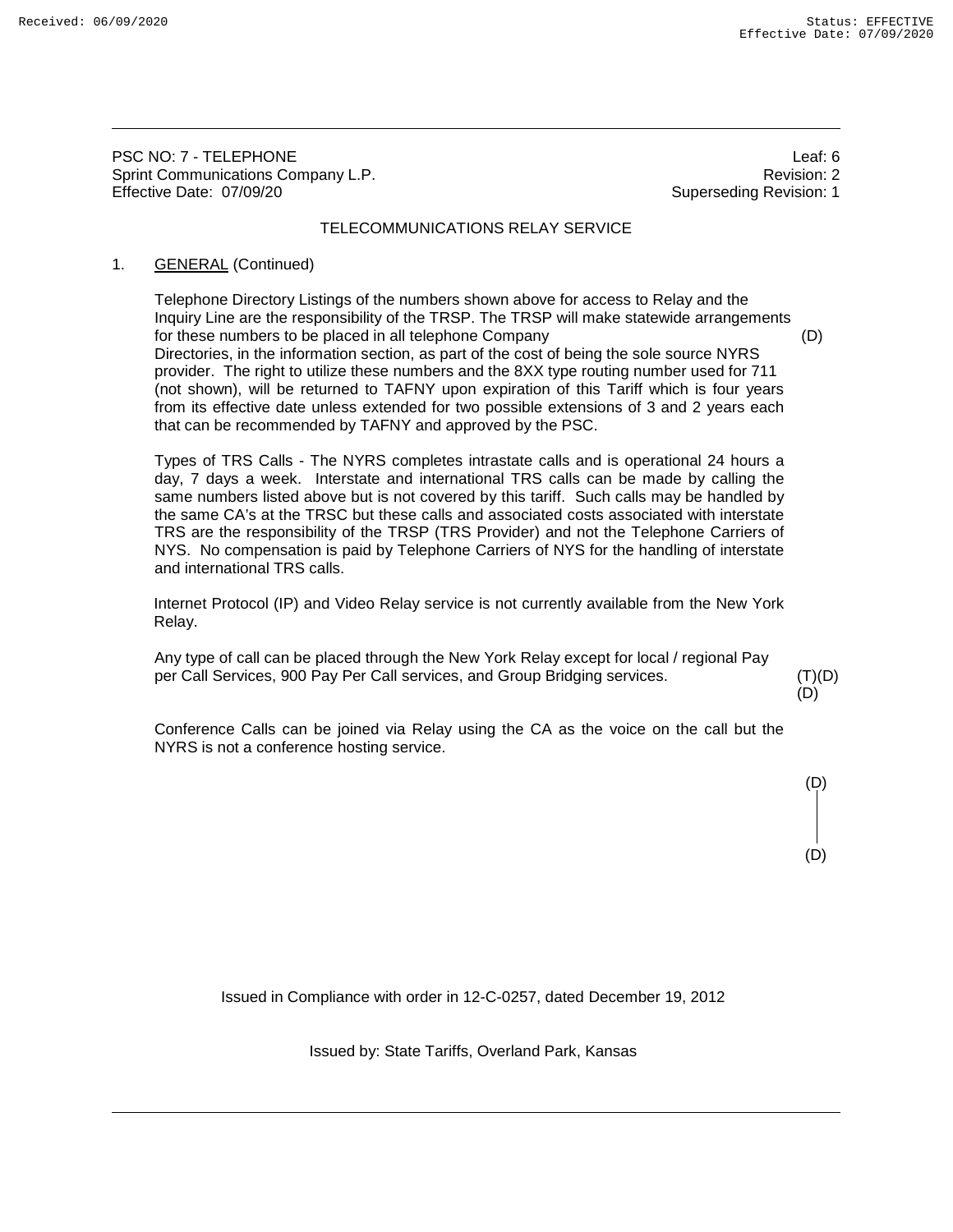PSC NO: 7 - TELEPHONE Leaf: 7<br>
Sorint Communications Company L P<br>
Sorint Communications Company L P Sprint Communications Company L.P. Effective Date: 07/09/20 **Superseding Revision: 2** Superseding Revision: 2

## TELECOMMUNICATIONS RELAY SERVICE

### 1. GENERAL (Continued)

Cost and Charges: There is no cost to the user of the NYRS for the service itself, separate and apart from normal toll or message unit charges, which are the responsibility of the user. Costs for the TRS service are paid for by the Local and Long Distance Carriers in NYS. Calls made via the NYRS are charged to the TRS caller at the same rates encountered as if the call were direct dialed from the caller's home or business phone, without the use of Relay Services. Applicable message unit or toll charges normally encountered on a direct dialed call will be billed to a caller placing the call via Relay. (D)

(D) (D)

(D)

Per the FCC standard for Equal Access to Interexchange Carriers 47 C.F.R. § 64.604(b)(3) (N) In Aug. 2016, FCC issued a waiver of long distance COC and billing options for wireline relay providers who choose not to pass any charges to the end user (https://docs.fcc.gov/public/attachments/DA-19-789A1.pdf). The FCC extended these waivers until Aug. 2020, or the effective date of an FCC decision on continued application of the waiver. (N)

1.1 Caption Service

New York Relay Captioned Telephone Service is an enhanced Voice Carry Over (VCO) service that provides both audio and text captioning of the second party's telephone conversation. Captioned Telephone Service is intended for users who are Deaf or Hard of Hearing and able to communicate verbally. It requires a special Captioned Phone to utilize the service. The requirements for Captioned Telephone Service will meet all existing FCC requirements for this service. However, many existing Tariff requirements for other traditional Relay services are not applicable to Captioned Telephone Service and have been waived by the FCC.

Issued in Compliance with order in 12-C-0257, dated December 19, 2012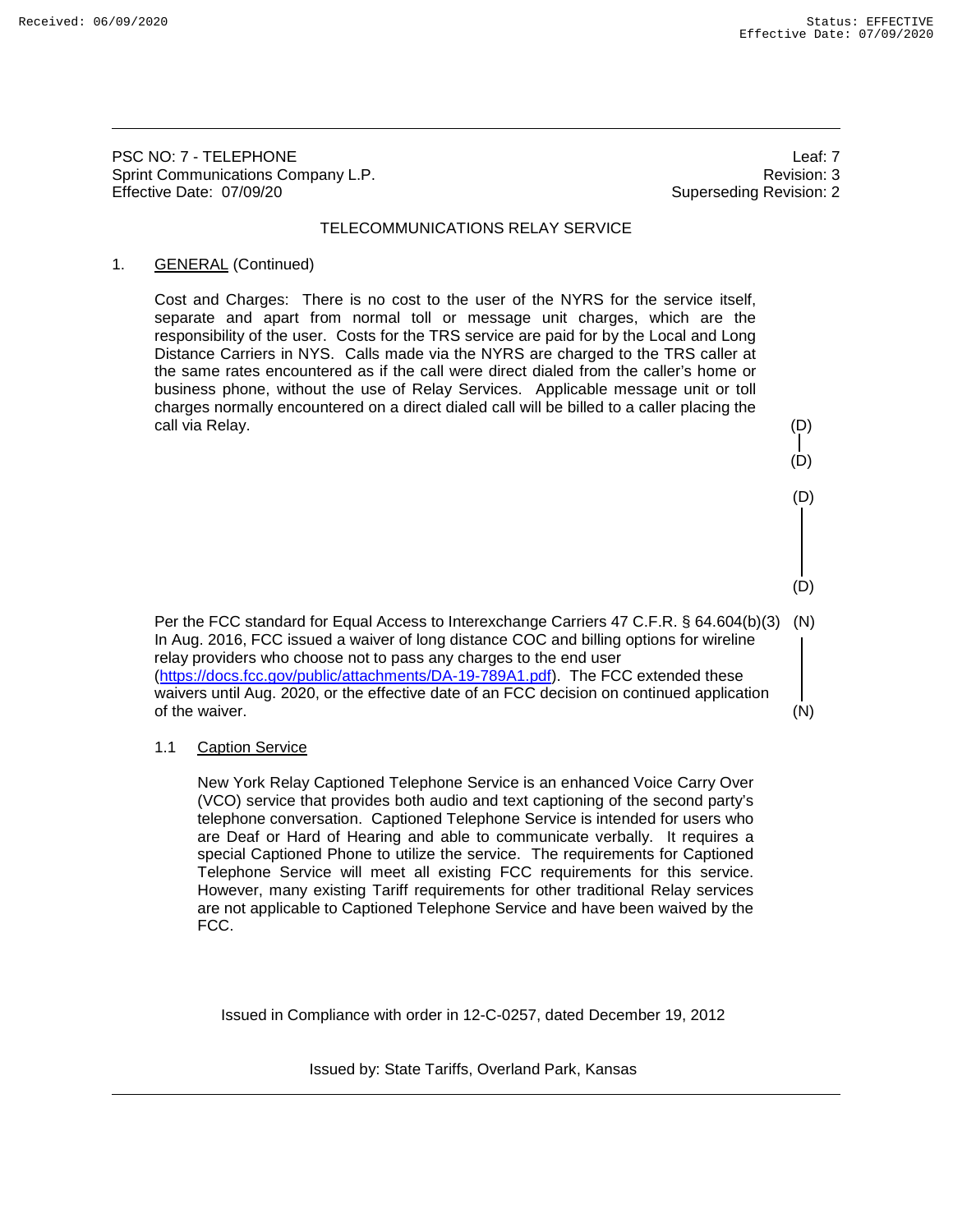PSC NO: 7 - TELEPHONE Leaf: 7.1<br>
Sorint Communications Company L.P. 
Sorint Communications Company L.P. Sprint Communications Company L.P. Effective Date: 07/09/20 **Superseding Revision: 1** Superseding Revision: 1

## TELECOMMUNICATIONS RELAY SERVICE

### 1. GENERAL (Continued)

### 1.1 Caption Service (Continued)

This Captioned Telephone Service will be known as New York Relay Captioned Telephone Service ("CTS"). This initial service requires a CapTel Telephone set in order to access the service. To the extent that other competitive captioned telephone services become available, this tariff will be modified to include them. Using the CapTel Telephone the user simply picks up the receiver and dials the number they want to call. While they are dialing, the CapTel Captioned Phone automatically connects to the Captioned Telephone Call Center which are located in Wisconsin, Texas, Florida, Ohio, New York, and South Carolina. The dialed (T) number is transmitted through the Call Center and when the called party answers, the call center remains on the line and transcribes the called party's conversation into captions that appear on the caller's CapTel telephone. The CTS call appears like a standard telephone call to the called party; there is no interaction with the Call Center. Both parties speak directly to the other.

The term for the provision of captioned telephone service began on January 1, 2007 and will continue on July 1, 2022, after which the service will be coterminous with (T) the New York Relay contract, unless earlier terminated by the TAFNY or Sprint in accordance with the termination provisions contained in the basic contract. This service is being considered as part of the traditional relay service being offered by the New York Relay.

Issued in Compliance with order in 12-C-0257, dated December 19, 2012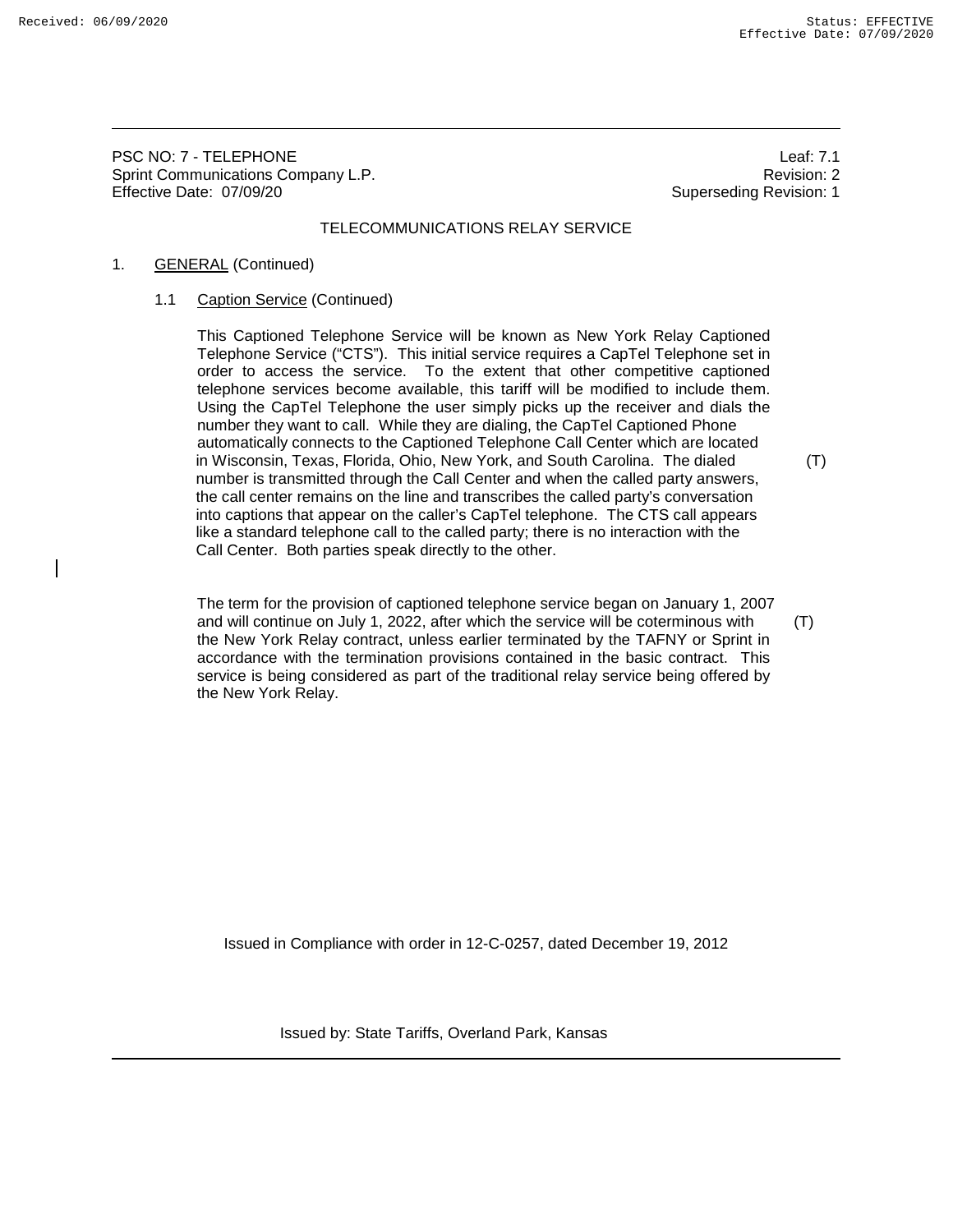PSC NO: 7 - TELEPHONE Leaf: 7.2<br>
Sorint Communications Company L P<br>
Sorint Communications Company L P Sprint Communications Company L.P. Effective Date: 07/09/20 **Superseding Revision: 2** Superseding Revision: 2

# TELECOMMUNICATIONS RELAY SERVICE

## 1. GENERAL (Continued)

### 1.1 Caption Service (Continued)

Sprint's provision of the captioned telephone service shall meet all minimum standard requirements mandated by the FCC for Enhanced VCO Service. The requirements for Enhanced VCO include most requirements for standard TRS but include a few waivers because they do not apply. As new FCC requirements are mandated, Sprint and TAF may renegotiate the terms of this Agreement as needed to ensure compliance is maintained and file such amended agreement (T) with the New York State Public Service Commission.

Requirements for standard TRS that received waivers for captioned telephone service are:

- STS Requirements
- HCO Requirements
- Minimum Requirements for Relay Operators
- Interpretation of typewritten ASL
- Oral-to-type tests (replace with oral-to-text tests)
- Not refusing single or sequential calls
- Gender preferences
- Interrupt Functionality
- Call Release
- ASCII and Baudot Access

Sprint's provision of Captioned telephone service includes:

- 24 hours-a-day, 7 days-a-week accessibility
- Toll Free number for placing an English language captioned call to a CapTel user. This number is 877-243-2823.
- Customer Service (888-269-7477) is available 24 hours a day, 7 days a week with the exception of Federal Holidays.
- Spanish language service between the hours of 8:00 AM to 12:00 AM ET (T) CST, 7 days-a-week, 365 days-a-year. The toll free number for placing a Spanish-to-Spanish captioned call to a CapTel user is 866-217-3362.

Issued in Compliance with order in 12-C-0257, dated December 19, 2012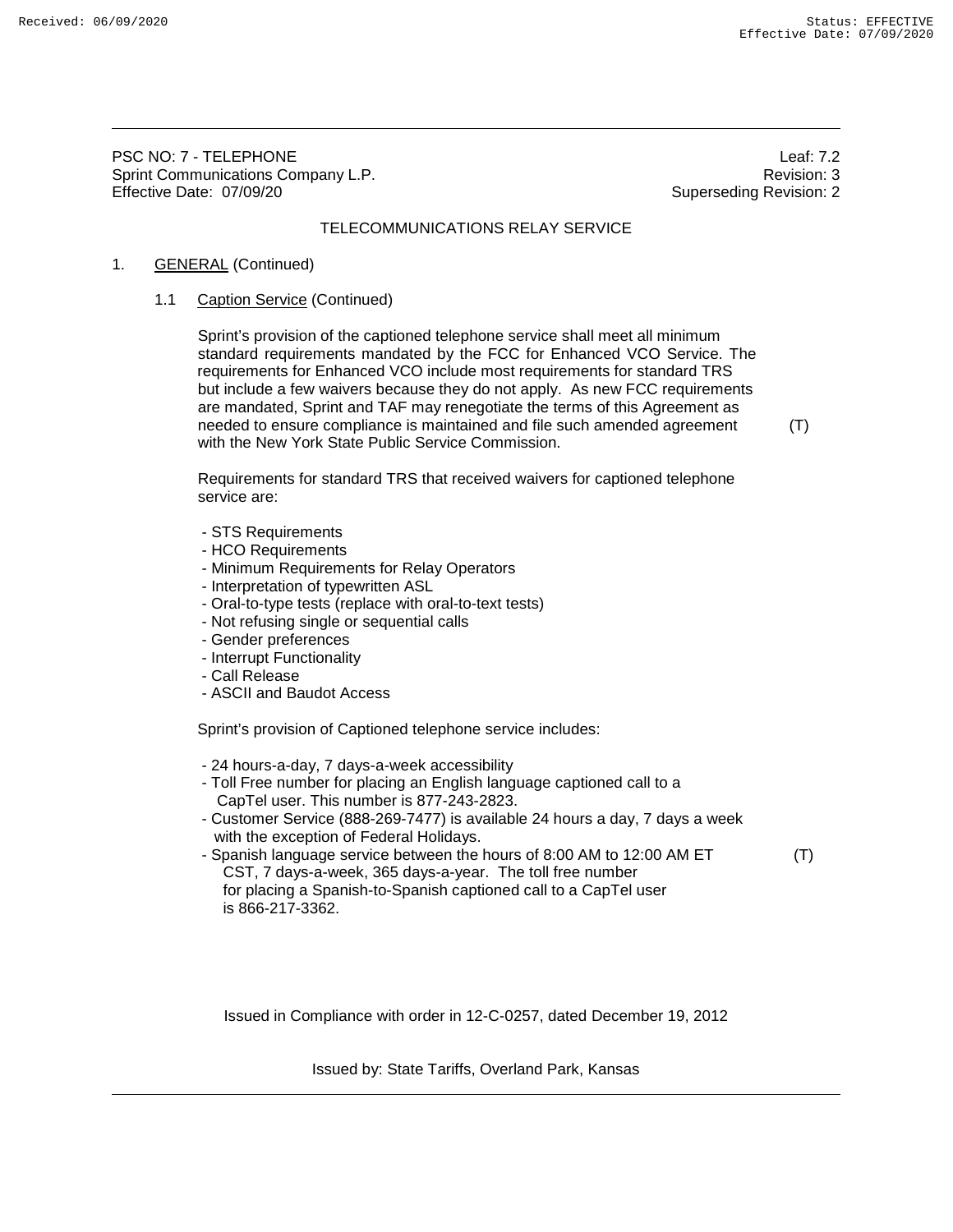PSC NO: 7 - TELEPHONE Leaf: 7.3<br>
Sorint Communications Company L.P. 
Sorint Communications Company L.P. Sprint Communications Company L.P. Effective Date: 07/09/20 **Superseding Revision: 0** Superseding Revision: 0

(D)

(D)

# TELECOMMUNICATIONS RELAY SERVICE

## 1. GENERAL (Continued)

### 1.1 Caption Service (Continued)

Sprint's provision of Captioned telephone service includes: (Continued)

- An average speed-of-answer of 10 seconds or less for 85% of calls on a daily basis
- Compliance with P.01 GOS
- -- Routing of emergency calls to the appropriate Public Safety Answering Point (PSAP)
- Caller ID (if the user subscribes to this service through their LEC)
- Two Line CapTel an enhanced CapTel service in which the user subscribes to two phone lines (at user's expense) that provides full functionality for all LEC-based services

#### 911 Emergency Calls and 711 Relay Calls

CTS calls made to either of these abbreviated dialing codes are not captioned. Upon dialing 911 or 711, the CapTel Captioned phone defaults to standard VCO phone status. These calls do not go through the CapTel Call Center. Instead, they go directly to the emergency service or relay service. The CTS caller will communicate verbally but the called service will respond only in typed text. For Two Line CapTel, when the abbreviated dial codes (N) are entered, the phone will not default to VCO status and instead connect to the captioning service on the  $2^{nd}$  telephone line.  $(N)$ 

Issued in Compliance with the order in Case 06-C-0524, dated July 25, 2006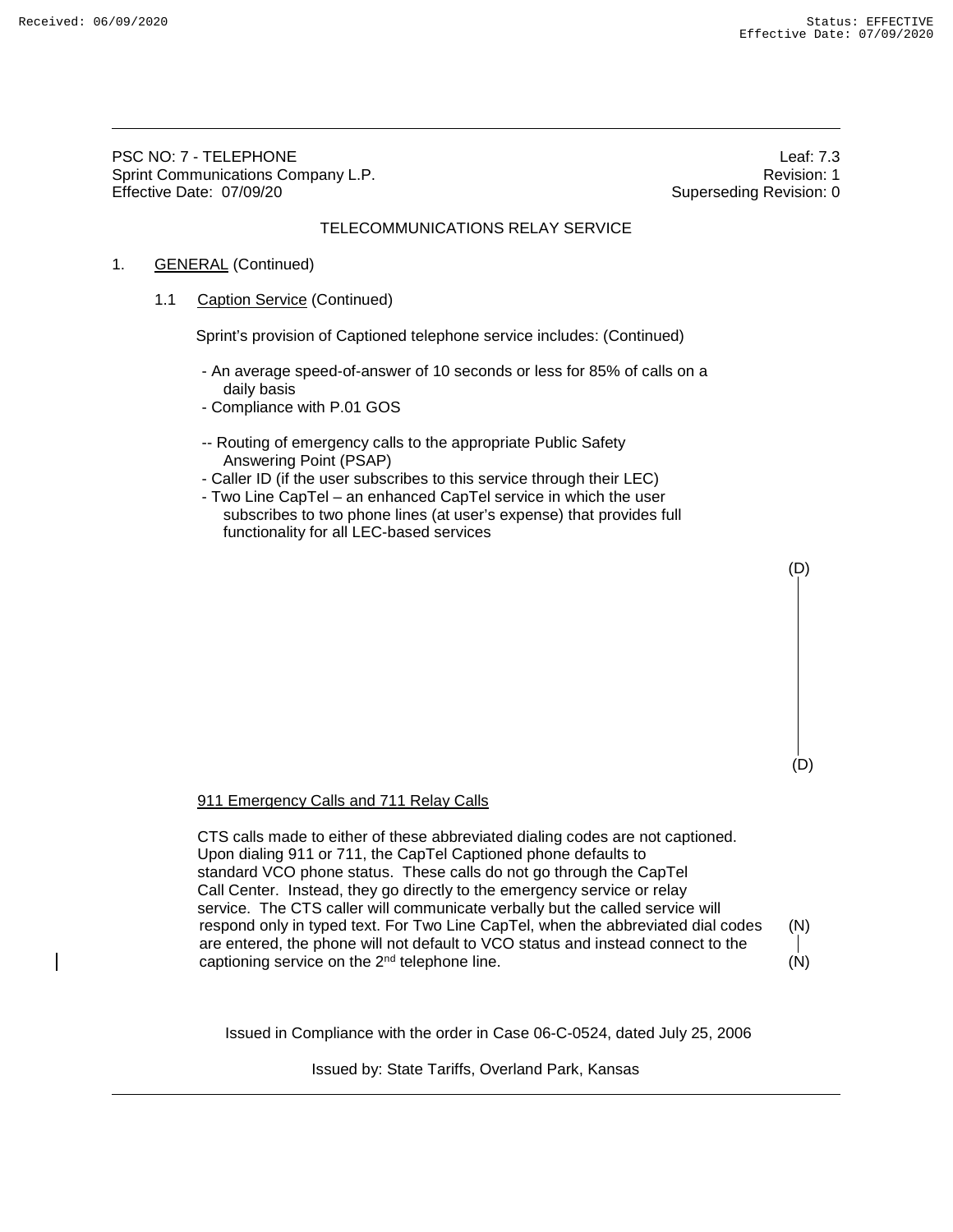PSC NO: 7 - TELEPHONE Leaf: 7.4<br>
Sprint Communications Company L.P. Sprint Communications Company L.P. Sprint Communications Company L.P. Revision: 2 Effective Date: 07/09/20 Superseding Revision: 1

**Operator Calls** 

# TELECOMMUNICATIONS RELAY SERVICE

# 1. GENERAL (Continued)

1.1 Caption Service (Continued)

(D) (D)

| Dial "O" operator calls by default will terminate to the state Operator. | (D) |
|--------------------------------------------------------------------------|-----|
|                                                                          | (D) |

(D)

(D)

Issued in Compliance with order in 12-C-0257, dated December 19, 2012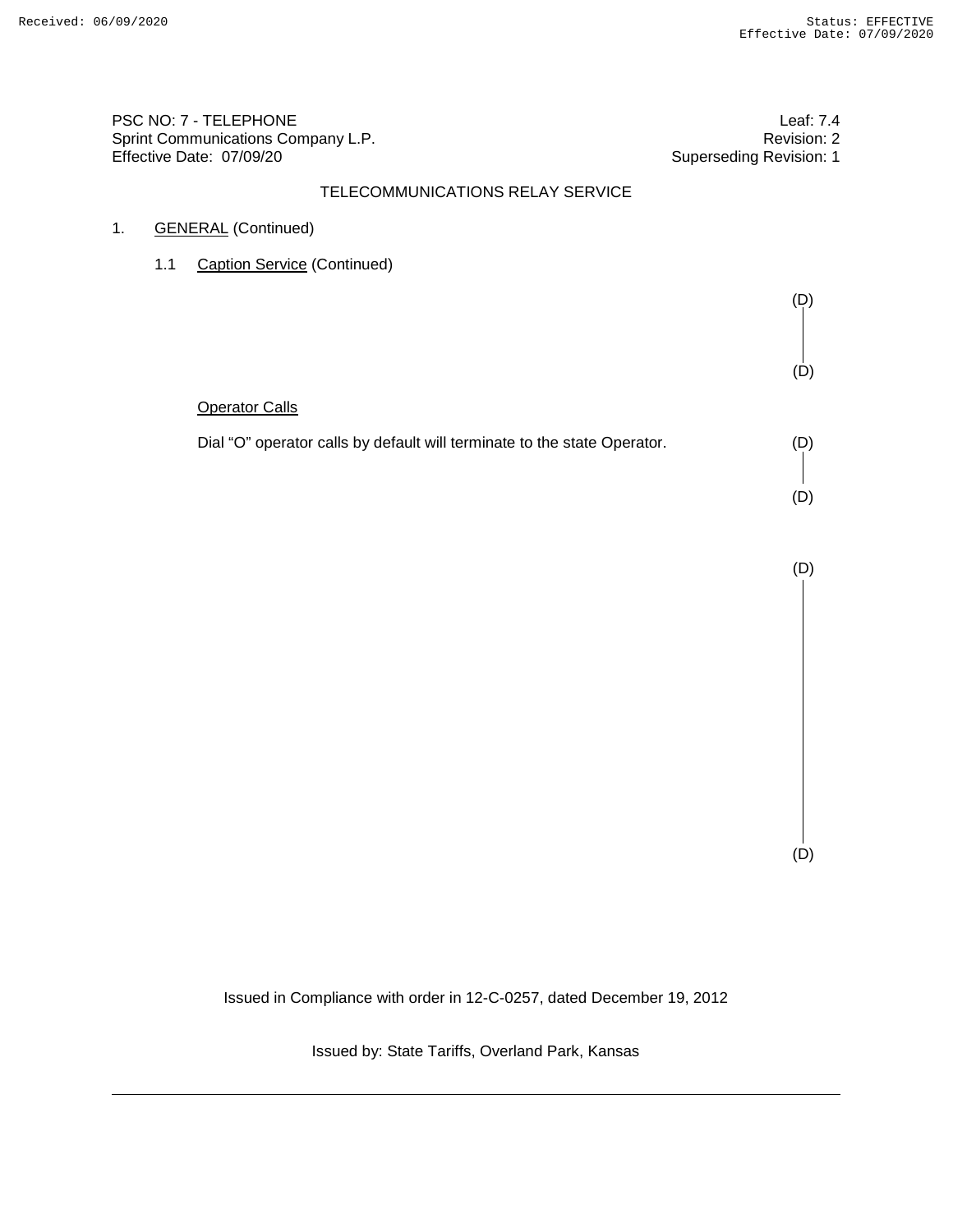(D)

(D)

PSC NO: 7 - TELEPHONE Leaf: 7.5<br>
Sorint Communications Company L.P. 
Sorint Communications Company L.P. Sprint Communications Company L.P. Effective Date: 07/09/20 **Superseding Revision: 1** Superseding Revision: 1

## TELECOMMUNICATIONS RELAY SERVICE

### 1. GENERAL (Continued)

### 1.1 Caption Service (Continued)

That compensation will be based on CMOU and the dollar amount will remain confidential between TAFNY, the PSC and the CTS provider, subject to any requirement of the law.

Section 5.5 of Sprint's Tariff to provide TRS for the State of New York, Billing of Toll Calls, is not applicable for two-line Captioned Telephone Service. When a two-Line Captioned Telephone user places a call, a direct call is placed from the two-Line Captioned Telephone user to the called party. The Captioned Telephone user is charged for any toll charges in exactly the same manner as a traditional phone user as this line does not go through the captioning center. For these calls, captioning is provided via a completely separate toll-free connection to the captioning center.

### 2. DEFINITIONS

AMERICAN SIGN LANGUAGE (ASL) - a visual language based on hand shape position, movement, and orientation of the hands in relation to each other and the body.

ASCII - an acronym for American Standard Code for Information Inter-exchange which employs an eight-bit code and can operate at any standard transmission baud rate including 300, 1200, 2400, and higher.

BAUDOT - A seven-bit code, only five of which are information bits. Baudot is used by most text telephones to communicate at a 45.5 - baud rate.

Issued in Compliance with order in 12-C-0257, dated December 19, 2012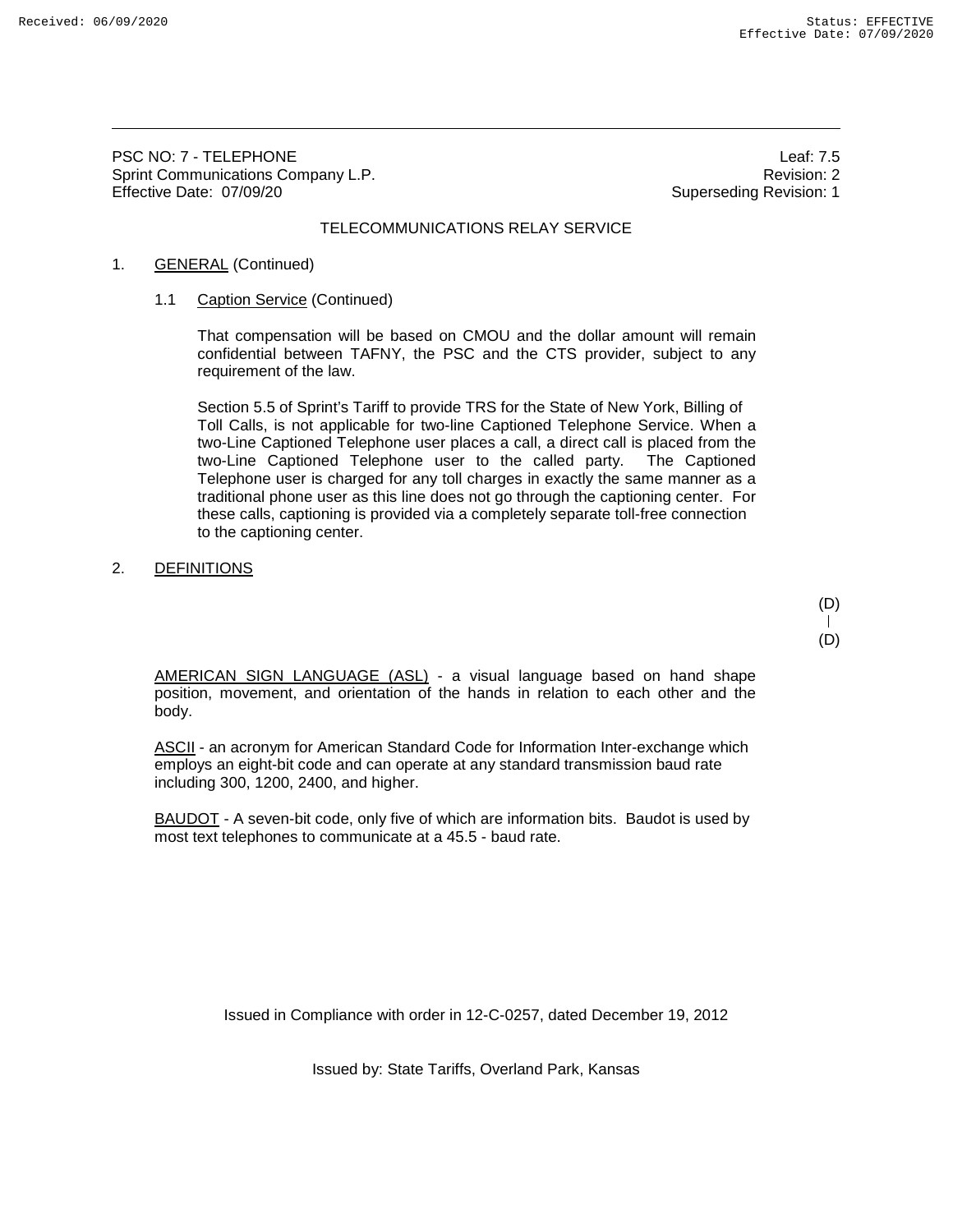PSC NO: 7 - TELEPHONE Leaf: 8 Sprint Communications Company L.P. **Revision: 2** and the state of the state of the state of the state of the state of the state of the state of the state of the state of the state of the state of the state of the state of Effective Date: 07/01/13 **Superseding Revision: 1** 

## TELECOMMUNICATIONS RELAY SERVICE

### 2. DEFINITIONS (Continued)

BRAILLE TTY - A text telephone using Braille in place of a screen display, for users that are deaf and blind.

CAPTEL (CapTel) - Captioned Telephone, is a trademark of Ultratec<sup>SM</sup>, Inc.

CAPTIONED TELEPHONE SERVICE (CTS) – A term used to describe an enhanced Voice Carry over service which, in addition to providing text display on the call, also permits the voice to be heard depending on the user's ability to hear.

CLEC - A term describing a competing LEC.

CONVERSATION MINUTES OF USE (CMOU) - Refers to the conversation time associated with a TRS call after the called party has answered.

COMMUNICATIONS ASSISTANT (CA) - A person who transliterates conversation from text to voice and from voice to text between two TRS users (known in New York (T)<br>as Relav Operator- RO). as Relay Operator- RO).

DEAF PERSON - Any person with a significant degree of hearing loss, present in both ears, that precludes using the telephone in a standard manner. Said person must rely  $(T)$ on intermediary and or electronic or mechanical devices for telecommunications.

HARD OF HEARING - Those persons who cannot hear well but are not deaf.

HEARING CARRY OVER (HCO) - A modified form of TRS where a person with the speech disability is able to listen to the other end user and, in reply, the CA speaks the  $(T)$ text as typed by the person with the speech disability. (T)

INTEREXCHANGE CARRIER (IXC) - Common Carrier engaged in InterLATA and (T) Intral ATA communications.

INTERNET PROTOCOL (IP) RELAY - IP Relay is a TRS service accessed via the Internet and is not a service provided under this tariff.

LOCAL EXCHANGE CARRIER (LEC) - Common Carrier engaged in IntraLATA communication.

Issued in Compliance with order in 12-C-0257, dated December 19, 2012 (T)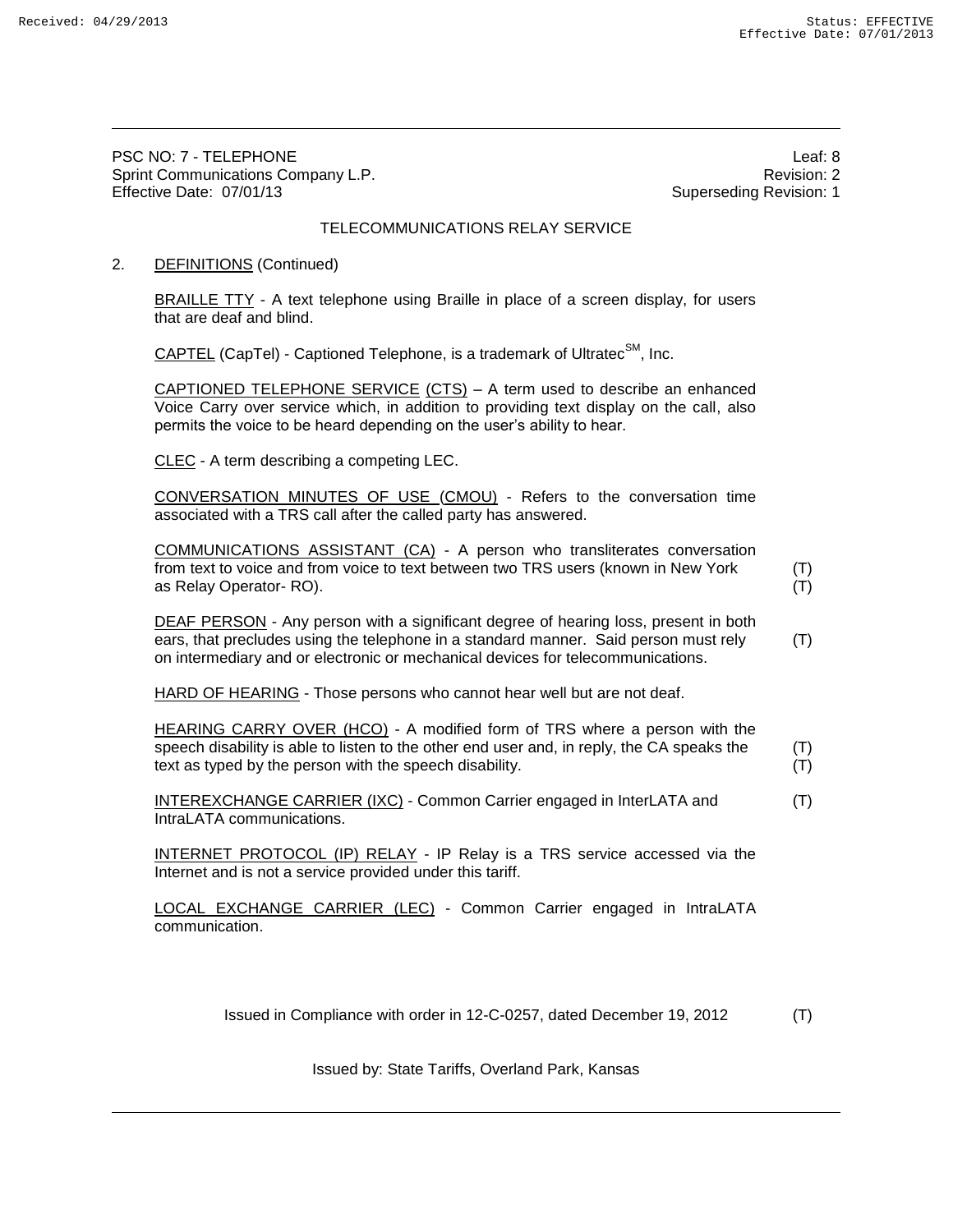PSC NO: 7 - TELEPHONE Leaf: 9 Sprint Communications Company L.P. Effective Date: 07/09/20 **Superseding Revision: 2** Superseding Revision: 2

### TELECOMMUNICATIONS RELAY SERVICE

#### 2. DEFINITIONS (Continued)

RELAY OPERATOR - Same as a CA. Use of the term Relay Operator has helped reduce "Hang Up's" by hearing people who receive a Relay call. The term Operator must be used on all outbound calls from NYR with the existing outbound greeting message.

SPANISH RELAY - Same as standard TRS service but with access to an Operator trained in Spanish. This TRS offering is for Spanish to Spanish callers only and is not a translation service.

SPEECH TO SPEECH (STS) - A TRS Service using a separate 800 type number which allows certain Speech Disabled callers to access a specially trained Relay Operator who can interpret the speech patterns and relay the voiced words to the called party. (T)

(D)

(D)

SPEECH TO SPEECH VOICE CARRY OVER (STS VCO) service enables persons with both a hearing loss and speech disability to communicate. The STS VCO user speaks directly to the hearing party and the specially-trained relay operator revoices the message, if unclear or upon request. When the hearing party speaks, the relay operator will type the conversation to the STS VCO user's TTY.

TELECOMMUNICATION RELAY SERVICE (TRS) – Telephone transmission services that provides the ability for an individual with a hearing loss or speech disability to engage in communication by wire or radio with a hearing individual in a manner that is functionally equivalent to the ability of standard voice communication services by wire or radio. TRS includes services that enable two-way communication between an individual who uses an assistive device (e.g., text telephone) and an individual who does not.

TEXT TELEPHONE (TTY or TT) - Machine that employs graphic communication in the transmission of coded signals through a wire or radio communications system. TTY supersedes the term "TDD" or "telecommunications device for the deaf."

Issued in Compliance with order in 12-C-0257, dated December 19, 2012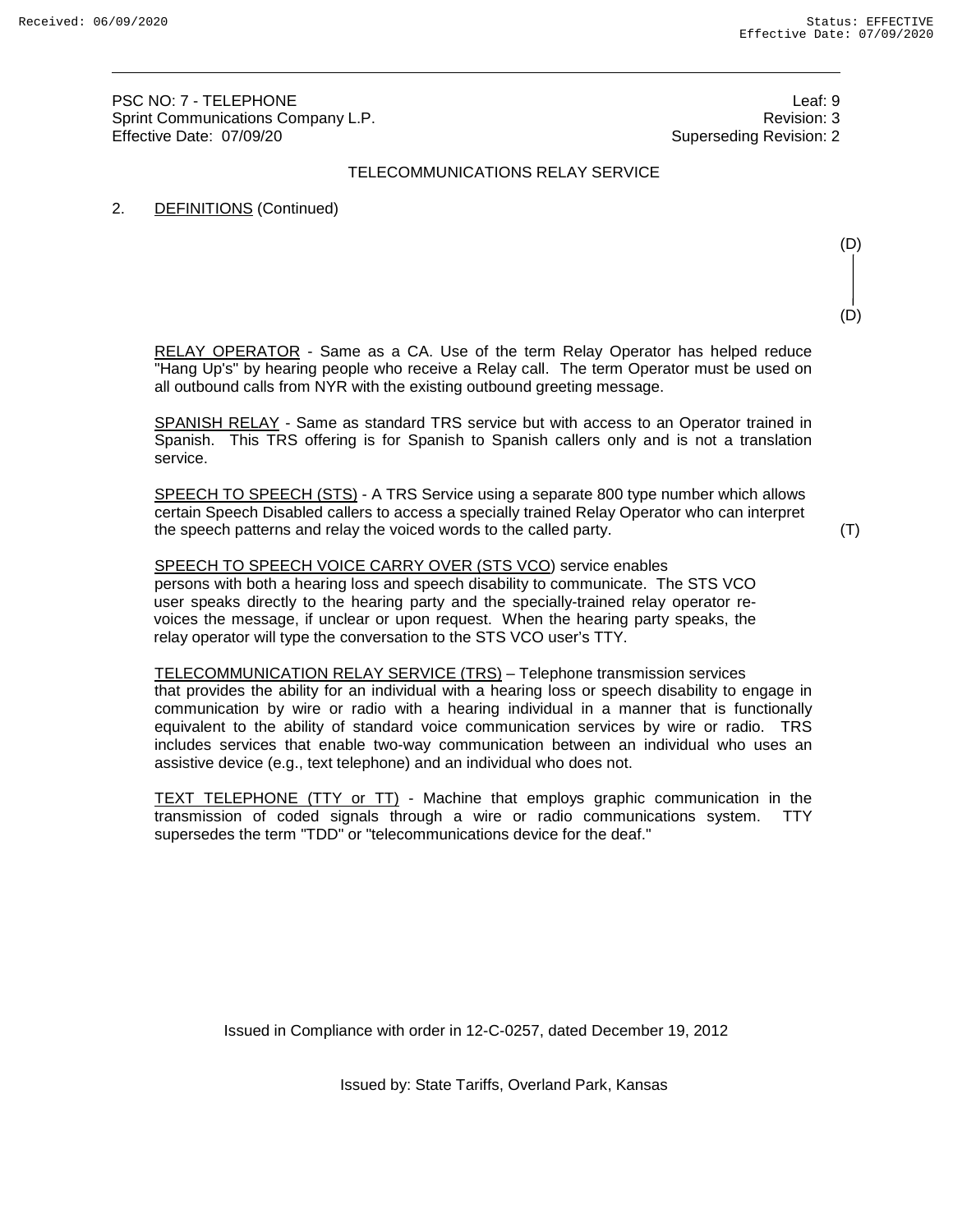PSC NO: 7 - TELEPHONE Leaf: 10 Sprint Communications Company L.P. **Revision: 1** According to the series of the series of the series of the series of the series of the series of the series of the series of the series of the series of the series of the se Effective Date: 07/01/13 Superseding Revision: 0

## TELECOMMUNICATIONS RELAY SERVICE

### 2. DEFINITIONS (Continued)

THE AUXILIARY RELAY SERVICE (ARS) - A contracted company reporting to TAFNY and the Telephone Carriers of NYS. ARS serves as a central point of contact for the Carriers and acts as a General Inquiry Line for information, questions, comments, assistance and complaints from end users, concerning TRS.

TRS CALLER ID – TRS providers with an ability to send an incoming Caller ID or a Caller ID Blocking signal on outbound TRS calls making the service comparable as normal network calls thus insuring the caller's awareness of Caller ID status.

TRSC - Telecommunication Relay Service Center (site)

TRSP - Telecommunications Relay Service Provider who provides TRS service via a TRS Center. The TRSP can also be a LEC or Private Company that has arrangements with IXC's or LEC's to provide TRS. (T)  $(1)$ 

TURBO BAUDOT - The same as Baudot but with speed of transmission up to 120 WPM and the ability to interrupt during transmission.

TWO LINE VCO OR HCO - Enabling a TRS user who has two telephone lines to establish two connections via Relay facilitating faster conversation by the VCO or HCO user.

VIDEO RELAY SERVICE (VRS) – Video Relay Service is the same as TRS except that a PC equipped with video is used by the deaf or hard of hearing caller who, after logging (T) on to the TRSC, uses ASL to converse with the CA. The CA then completes the call to the standard telephone user. (VRS is not offered by this tariff.) (T)

VOICE CARRY OVER (VCO) - A modified form of TRS where a person with a hearing loss is able to speak directly to the other end user, in reply, the CA types the spoken (T) words from the other party to the VCO user.

Note: Mixtures of the above type service are provided by this tariff. As an example, VCO to HCO, TTY to TTY, STS to STS or even STS to TTY. All mixtures are current requirements of the FCC and are provided under this tariff. The Call Release feature is provided for temporary TTY to TTY connects.

Issued in Compliance with order in 12-C-0257, dated December 19, 2012 (T)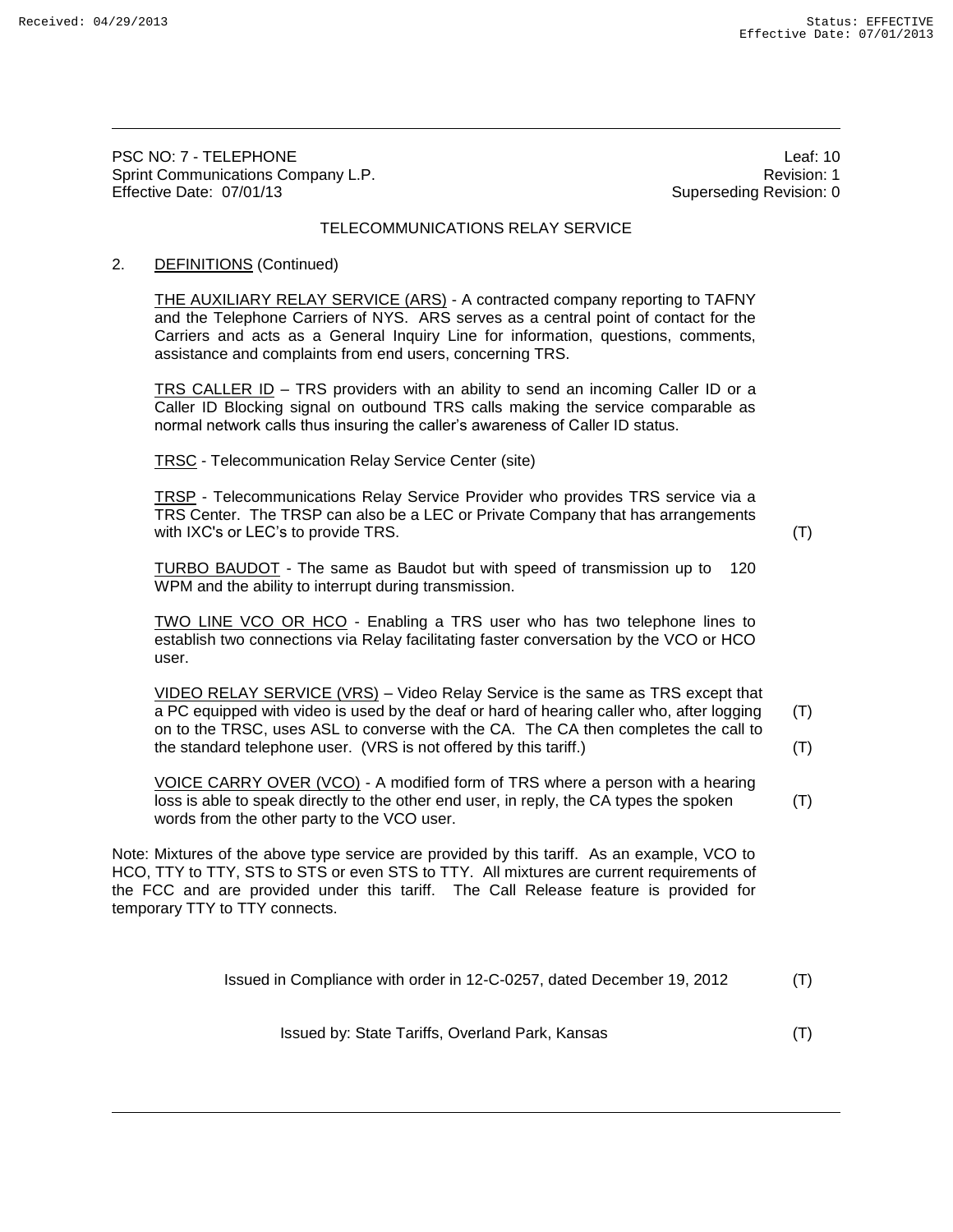|    |     | PSC NO: 7 - TELEPHONE<br>Effective Date: 07/01/13 |    | Sprint Communications Company L.P.                                                                                                                                                                                                                                                                                                                                        | Superseding Revision: 0 | Leaf: 11<br>Revision: 1 |
|----|-----|---------------------------------------------------|----|---------------------------------------------------------------------------------------------------------------------------------------------------------------------------------------------------------------------------------------------------------------------------------------------------------------------------------------------------------------------------|-------------------------|-------------------------|
|    |     |                                                   |    | TELECOMMUNICATIONS RELAY SERVICE                                                                                                                                                                                                                                                                                                                                          |                         |                         |
| 3. |     |                                                   |    | <b>TRS SERVICE REQUIREMENTS</b>                                                                                                                                                                                                                                                                                                                                           |                         |                         |
|    | 3.1 |                                                   |    | <b>Relay Operator (RO) Standards</b>                                                                                                                                                                                                                                                                                                                                      |                         | (T)                     |
|    |     | 3.1.1                                             |    | <b>Minimum Qualifications</b>                                                                                                                                                                                                                                                                                                                                             |                         |                         |
|    |     |                                                   |    | The TRSP guarantees that ROs are able to quickly and efficiently relay<br>messages between users of the relay service. ROs meet the following<br>proficiency requirements, which include but are not limited to:                                                                                                                                                          |                         | (T)<br>(T)              |
|    |     |                                                   | a. | Competent skills in English grammar equivalent to college entry-level<br>grammar. The same applies to Spanish and Speech to Speech for<br>those ROs manning those TRS positions.                                                                                                                                                                                          |                         | (T)<br>(T)              |
|    |     |                                                   | b. | A minimum typing speed of sixty (60) words per minute.                                                                                                                                                                                                                                                                                                                    |                         |                         |
|    |     |                                                   | c. | Competent spelling skills, which includes the ability to quickly and<br>easily spell words comparable to an entry-level college conversation.                                                                                                                                                                                                                             |                         | (T)                     |
|    |     |                                                   | d. | An ability to understand deaf and hard of hearing people who use<br>limited English.                                                                                                                                                                                                                                                                                      |                         |                         |
|    |     |                                                   | е. | An ability to both translate limited written English to full written<br>English. Conversations or relay verbatim, at the caller's specific<br>request. The TRSP can demonstrate how it trains operators to<br>translate these calls. Furthermore, the TRSP has documentation<br>to indicate at what level it considers operators to be fully trained in<br>this capacity. |                         |                         |
|    |     |                                                   | f. | Familiarity with hearing and speech disability culture, language and<br>etiquette.                                                                                                                                                                                                                                                                                        |                         |                         |
|    |     |                                                   |    | Neutral accent capability predominant among total force of ROs.                                                                                                                                                                                                                                                                                                           |                         | (T)                     |
|    |     |                                                   |    |                                                                                                                                                                                                                                                                                                                                                                           |                         |                         |
|    |     |                                                   |    | Issued in Compliance with order in 12-C-0257, dated December 19, 2012                                                                                                                                                                                                                                                                                                     |                         | (T)                     |
|    |     |                                                   |    | Issued by: State Tariffs, Overland Park, Kansas                                                                                                                                                                                                                                                                                                                           |                         | (T)                     |
|    |     |                                                   |    |                                                                                                                                                                                                                                                                                                                                                                           |                         |                         |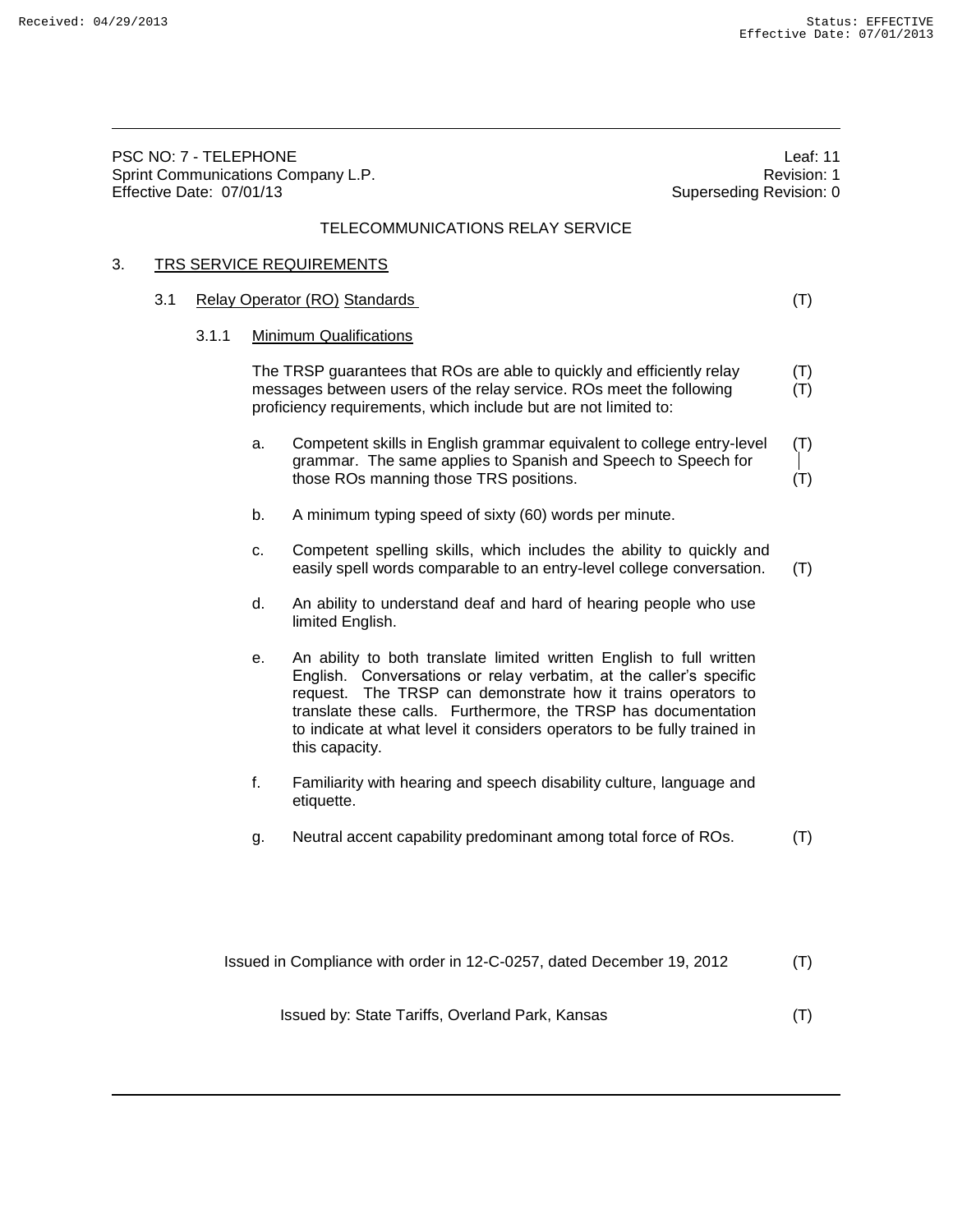PSC NO: 7 - TELEPHONE Leaf: 12 Sprint Communications Company L.P. **Revision: 1** According to the series of the series of the series of the series of the series of the series of the series of the series of the series of the series of the series of the se Effective Date: 07/01/13 Superseding Revision: 0

## TELECOMMUNICATIONS RELAY SERVICE

### 3. TRS SERVICE REQUIREMENTS (Continued)

#### 3.1 Relay Operator (RO) Standards (T)

### 3.1.2 RO Training

The TRSP has a detailed RO training plan to demonstrate how ongoing RO training is provided. The provisions for RO training include, but are not limited to, ASL style and grammar, hearing and speech disability culture, language and etiquette, needs of individuals who have a hearing loss or speech disability, and operation of relay telecommunications equipment. Training includes both simulated and live on-line call handling. The term Operator is used on all outbound greetings along with the existing NYRS greeting message which may only be altered with approval of TAFNY. Appropriate portions of in-service training for ROs shall be provided by experts from the deaf, hard of hearing and speechdisabled communities in the field of language interpreting, ASL and deaf culture and speech disabilities. Alternatively, the TRSP can demonstrate that such expertise exists on staff. (T)

### 3.1.3 Procedures for Relaying Communication

A RO is prohibited from intentionally altering a relayed conversation and (T) must relay the full context, content and intent of all conversation, unless the relay user specifically requests otherwise. (T)

- a. TTY users may instruct the RO to voice in Standard English or word for word typed by the TTY user.
- b. The RO shall, when necessary, and to the best of his or her ability, let the TTY user know the non-TTY user's tone of voice.
- c. The RO shall keep the user informed on the status of the call, such as dialing, ringing, busy, and disconnected or on hold.

Issued in Compliance with order in 12-C-0257, dated December 19, 2012 (T)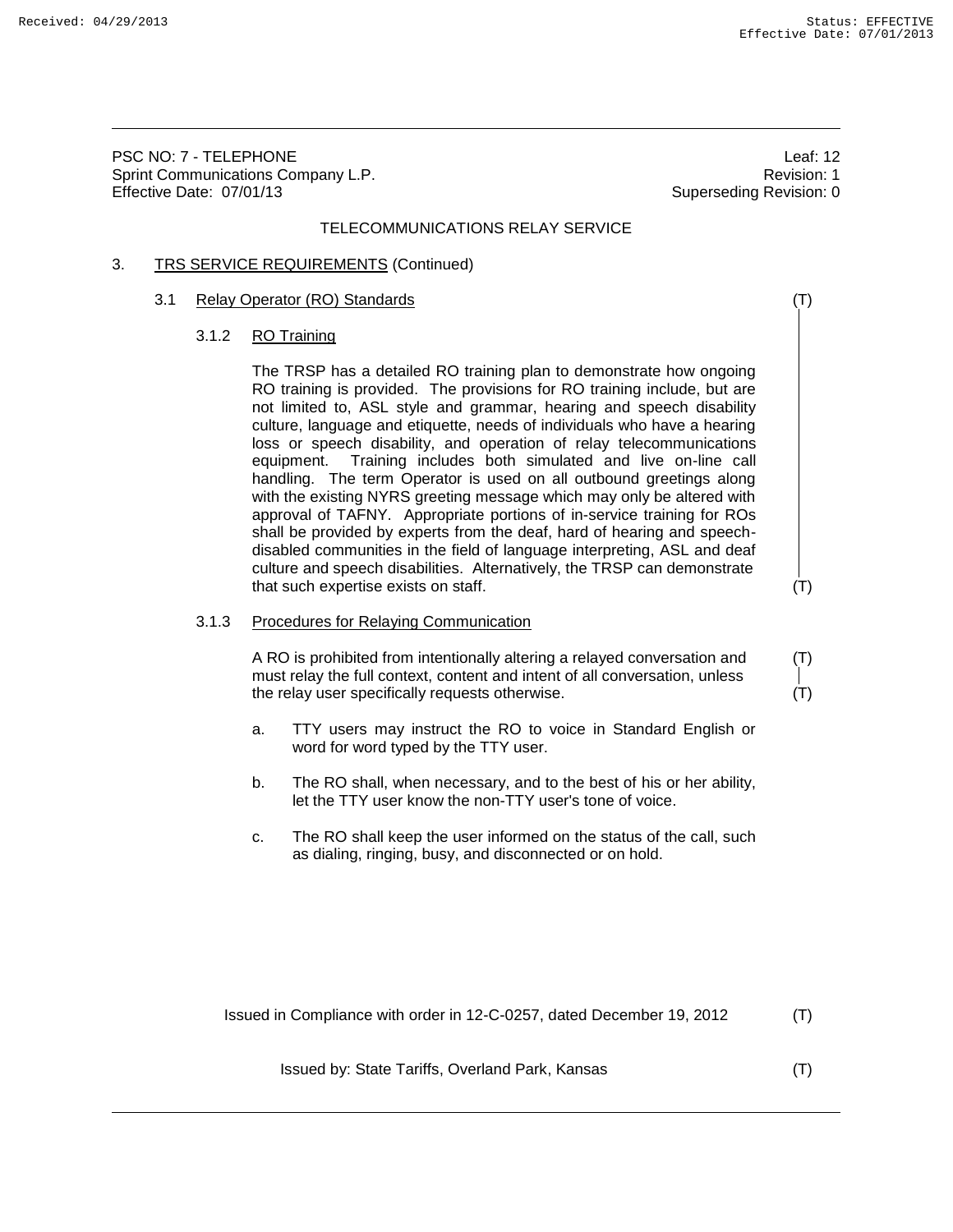|    | PSC NO: 7 - TELEPHONE<br>Sprint Communications Company L.P.<br>Effective Date: 07/01/13<br>Superseding Revision: 0 |       |    |                                                                                                                                                                                                                                                                                              |  | Leaf: 13<br>Revision: 1 |
|----|--------------------------------------------------------------------------------------------------------------------|-------|----|----------------------------------------------------------------------------------------------------------------------------------------------------------------------------------------------------------------------------------------------------------------------------------------------|--|-------------------------|
|    |                                                                                                                    |       |    | TELECOMMUNICATIONS RELAY SERVICE                                                                                                                                                                                                                                                             |  |                         |
| 3. |                                                                                                                    |       |    | <b>TRS SERVICE REQUIREMENTS (Continued)</b>                                                                                                                                                                                                                                                  |  |                         |
|    | 3.1                                                                                                                |       |    | Relay Operator (RO) Standards (Continued)                                                                                                                                                                                                                                                    |  | (T)                     |
|    |                                                                                                                    | 3.1.3 |    | <b>Procedures for Relaying Communication (Continued)</b>                                                                                                                                                                                                                                     |  |                         |
|    |                                                                                                                    |       | d. | The TTY user shall have the option of telling the RO what aspects<br>of the call that he/she will handle. For example, the TTY user may<br>request to introduce relay services to the called party, rather than<br>have the operator do it.                                                  |  | (T)                     |
|    |                                                                                                                    |       | е. | The RO shall convey the full content, context and intent of the<br>communication, unless either party specifically requests otherwise.                                                                                                                                                       |  | (T)<br>(T)              |
|    |                                                                                                                    |       | f. | When the RO needs to explain Relay to a hearing user, the RO<br>shall also type "Explaining Relay" for the benefit of the TTY user.<br>Conversely, when the RO needs to explain Relay to a TTY user,                                                                                         |  | (T)                     |
|    |                                                                                                                    |       |    | the RO will inform the hearing user that the RO is explaining Relay.                                                                                                                                                                                                                         |  | (T)                     |
|    |                                                                                                                    |       | g. | Upon request by the user, the RO shall not announce a call as a<br>Relay call, permitting the caller to provide an explanation, if any.                                                                                                                                                      |  | (T)                     |
|    |                                                                                                                    |       | h. | The RO shall have the option to inform the called party that the<br>caller has hearing loss or speech disability, unless the caller asks<br>otherwise.                                                                                                                                       |  | (T)<br>(T)              |
|    |                                                                                                                    |       | i. | When speaking for the TTY user, the RO shall adopt a<br>conversational tone of voice appropriate to the type of call being<br>made.                                                                                                                                                          |  | (T)                     |
|    |                                                                                                                    |       | j. | The RO shall indicate to the TTY user if another person (hearing)<br>comes on the line.                                                                                                                                                                                                      |  | (T)                     |
|    |                                                                                                                    |       | k. | All comments directed to either party by an operator shall be<br>relayed. These comments shall be typed in parentheses, e.g.,<br>"(Will you accept a collect call?)" All comments directed to the RO<br>by either party shall also be relayed, e.g., "Yes, I'll accept the<br>collect call." |  | (T)                     |
|    |                                                                                                                    |       |    | Issued in Compliance with order in 12-C-0257, dated December 19, 2012                                                                                                                                                                                                                        |  | (T)                     |
|    |                                                                                                                    |       |    | Issued by: State Tariffs, Overland Park, Kansas                                                                                                                                                                                                                                              |  | (T)                     |
|    |                                                                                                                    |       |    |                                                                                                                                                                                                                                                                                              |  |                         |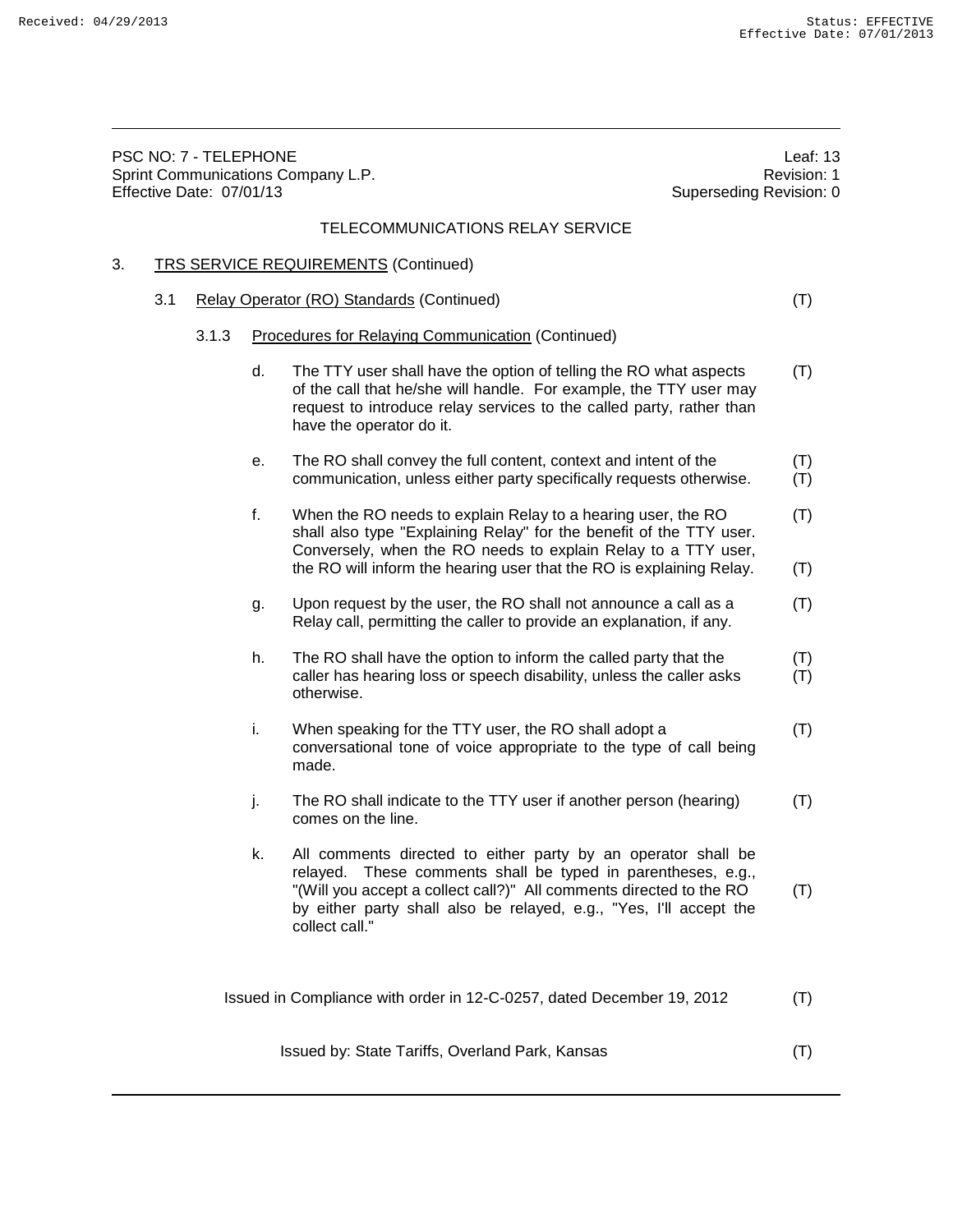|    | PSC NO: 7 - TELEPHONE<br>Sprint Communications Company L.P.<br>Effective Date: 07/01/13<br>Superseding Revision: 0 |       |    |                                                                                                                                                                                                                                                                                                                                                  |  | Leaf: 14<br>Revision: 1 |
|----|--------------------------------------------------------------------------------------------------------------------|-------|----|--------------------------------------------------------------------------------------------------------------------------------------------------------------------------------------------------------------------------------------------------------------------------------------------------------------------------------------------------|--|-------------------------|
|    |                                                                                                                    |       |    | TELECOMMUNICATIONS RELAY SERVICE                                                                                                                                                                                                                                                                                                                 |  |                         |
| 3. |                                                                                                                    |       |    | <b>TRS SERVICE REQUIREMENTS (Continued)</b>                                                                                                                                                                                                                                                                                                      |  |                         |
|    | 3.1                                                                                                                |       |    | Relay Operator (RO) Standards (Continued)                                                                                                                                                                                                                                                                                                        |  | (T)                     |
|    |                                                                                                                    | 3.1.3 |    | <b>Procedures for Relaying Communication (Continued)</b>                                                                                                                                                                                                                                                                                         |  |                         |
|    |                                                                                                                    |       | I. | To correct a typing error, the RO shall not backspace, but continue<br>in a forward direction by typing "xx" (common TTY convention for                                                                                                                                                                                                          |  | (T)                     |
|    |                                                                                                                    |       |    | error) and then typing the word correctly. When necessary, the RO<br>shall verify spelling of proper nouns, numbers and addresses that<br>are spoken.                                                                                                                                                                                            |  | (T)                     |
|    |                                                                                                                    |       | m. | The RO will stay on the line until both parties have terminated the<br>call.                                                                                                                                                                                                                                                                     |  | (T)                     |
|    |                                                                                                                    |       | n. | If necessary to process a complaint or compliment, the call will be<br>transferred to a supervisor. The RO shall not counsel, advise or<br>interject personal opinions or additional information into any relay<br>call. Furthermore, the RO shall not hold personal conversations<br>with anyone calling the TRS even when prompted by callers. |  | (T)<br>(T)              |
|    |                                                                                                                    |       | 0. | Callers shall not be required to give their full names or the full<br>name of the party they are calling. This information shall not be<br>recorded in any form without the permission and knowledge of the<br>caller (except for billing purposes).                                                                                             |  |                         |
|    |                                                                                                                    |       | p. | It is understood that, for some calls, having the full name would<br>help facilitate the call. The RO may ask for that information and<br>explain how it may facilitate their call. However, the RO shall not<br>refuse to make a call if the callers do not wish to give full names.                                                            |  | (T)<br>(T)              |
|    |                                                                                                                    |       | q. | The called Relay party has the right to refuse a Relay call if they<br>request the calling number of the calling party and the calling party<br>refuses to divulge that information.                                                                                                                                                             |  |                         |
|    |                                                                                                                    |       |    |                                                                                                                                                                                                                                                                                                                                                  |  |                         |
|    |                                                                                                                    |       |    |                                                                                                                                                                                                                                                                                                                                                  |  |                         |

Issued in Compliance with order in 12-C-0257, dated December 19, 2012 (T)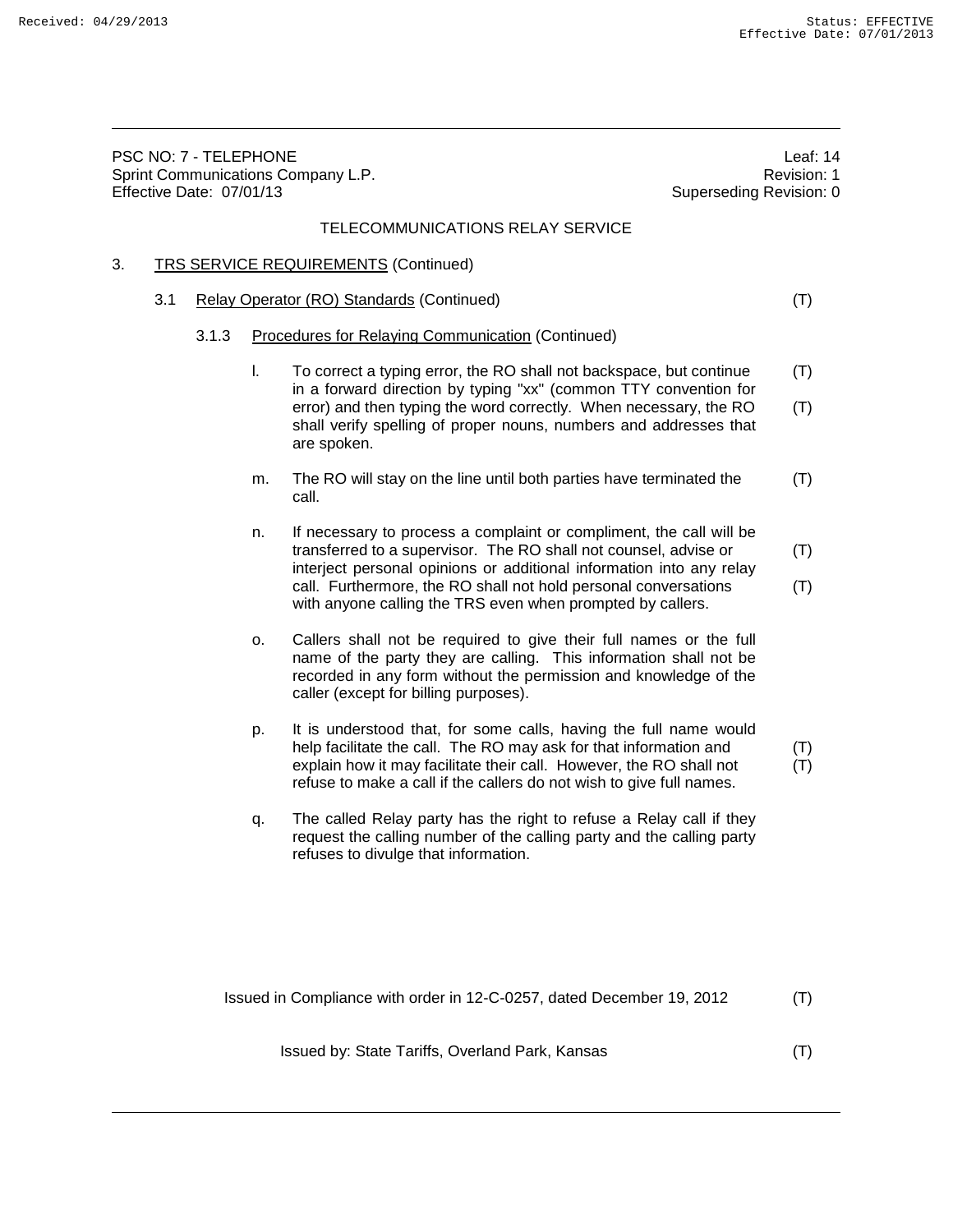PSC NO: 7 - TELEPHONE<br>
Sprint Communications Company L.P.<br>
Sprint Communications Company L.P. Sprint Communications Company L.P. Effective Date: 07/09/20 **Superseding Revision: 2** Superseding Revision: 2

## TELECOMMUNICATIONS RELAY SERVICE

### 3. TRS SERVICE REQUIREMENTS (Continued)

- 3.1 Relay Operator (RO) Standards (Continued)
	- 3.1.3 Procedures for Relaying Communication (Continued)
		- r. The RO will uniformly recognize an "s" typed by a TTY user at the beginning of a call to indicate that the user has a speech disability.
		- s. The RO will leave messages on answering machines or other voice processing systems if the voice or TTY caller activates one while actually making the call. When necessary, additional calls to the same announcement machine or voice mail will be made until a complete message is left, at no additional expense to the caller for such attempts.
	- 3.1.4 The TRSP has procedures for fulfilling the requirement of subsection "s" (above) and the procedures include the following steps:
		- a. The RO will inform the caller when an answering machine has been reached.
		- b. The RO will type the message verbatim and await customer instructions. As applicable, the RO will ask the caller if he or she wishes to leave a message.
		- c. The RO will leave the caller's message, either by voice or by TTY.
		- d. The RO will confirm to the caller that the message has been left.

 (D) (D)

Issued in Compliance with order in 12-C-0257, dated December 19, 2012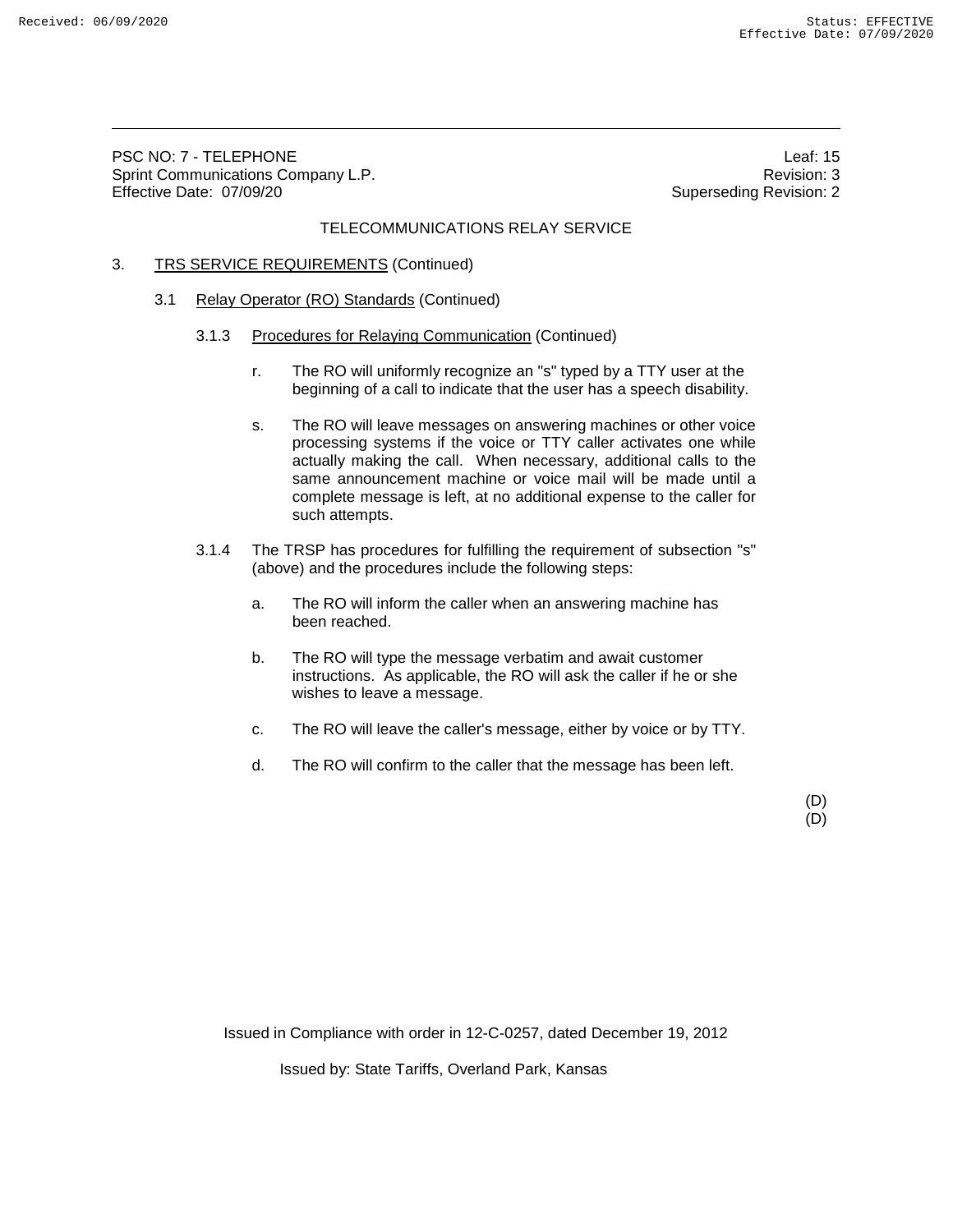|     | PSC NO: 7 - TELEPHONE<br>Effective Date: 07/01/13 | Sprint Communications Company L.P.                                                                                                                                                                                                                                                                                                                                                                                                                                                                                                                                                                       | Superseding Revision: 0 | Leaf: $16$<br>Revision: 1 |  |  |
|-----|---------------------------------------------------|----------------------------------------------------------------------------------------------------------------------------------------------------------------------------------------------------------------------------------------------------------------------------------------------------------------------------------------------------------------------------------------------------------------------------------------------------------------------------------------------------------------------------------------------------------------------------------------------------------|-------------------------|---------------------------|--|--|
|     | TELECOMMUNICATIONS RELAY SERVICE                  |                                                                                                                                                                                                                                                                                                                                                                                                                                                                                                                                                                                                          |                         |                           |  |  |
|     |                                                   | <b>TRS SERVICE REQUIREMENTS (Continued)</b>                                                                                                                                                                                                                                                                                                                                                                                                                                                                                                                                                              |                         |                           |  |  |
| 3.1 | Relay Operator (RO) Standards (Continued)         |                                                                                                                                                                                                                                                                                                                                                                                                                                                                                                                                                                                                          |                         | (T)                       |  |  |
|     | 3.1.4                                             | The TRSP has procedures  (Continued)                                                                                                                                                                                                                                                                                                                                                                                                                                                                                                                                                                     |                         |                           |  |  |
|     |                                                   | f.<br>The RO will retrieve messages from voice processing systems and<br>relay a TTY message to a voice user or a voice message to a TTY<br>user. The TRSP has procedures for handling this requirement, and<br>the procedures shall include methods for obtaining any necessary<br>system access codes from the user and statements regarding<br>confidentiality of that information. Retrieval of messages is<br>considered a TRS function as long as the TRS caller remains on<br>the line during message retrieval.                                                                                  |                         | (T)                       |  |  |
|     | 3.1.5                                             | Handling of Obscenity Directed to the RO                                                                                                                                                                                                                                                                                                                                                                                                                                                                                                                                                                 |                         | (T)                       |  |  |
|     |                                                   | The RO does not have to tolerate obscenity directed at them. The TRSP<br>has plans that specify how the RO should handle such situations. An<br>acceptable approach can send callers using obscenities directed at the<br>CA to a supervisor who will determine why the caller is using obscenity<br>and explain to the caller that this is inappropriate. As an alternative, the<br>CA can send the abusive caller to a prerecorded announcement stating<br>that it is not permissible to use abusive language to a CA and that when<br>the caller is ready, they can re-dial the Relay to make a call. |                         | (T)<br>(T)                |  |  |
|     | 3.1.6                                             | CA Identification                                                                                                                                                                                                                                                                                                                                                                                                                                                                                                                                                                                        |                         |                           |  |  |
|     |                                                   | At the start of a call the RO shall identify himself or herself by a Relay<br>Operator identification number (not by name). The TRSP has a method,<br>which will allow identification of the RO in the event a complaint is filed or<br>a user wants to praise the work of the RO. The term Relay Operator is<br>required for all outbound calls.                                                                                                                                                                                                                                                        |                         | (T)<br>(T)<br>(T)         |  |  |
|     |                                                   | Issued in Compliance with order in 12-C-0257, dated December 19, 2012                                                                                                                                                                                                                                                                                                                                                                                                                                                                                                                                    |                         | (T)                       |  |  |
|     |                                                   | Issued by: State Tariffs, Overland Park, Kansas                                                                                                                                                                                                                                                                                                                                                                                                                                                                                                                                                          |                         | (T)                       |  |  |
|     |                                                   |                                                                                                                                                                                                                                                                                                                                                                                                                                                                                                                                                                                                          |                         |                           |  |  |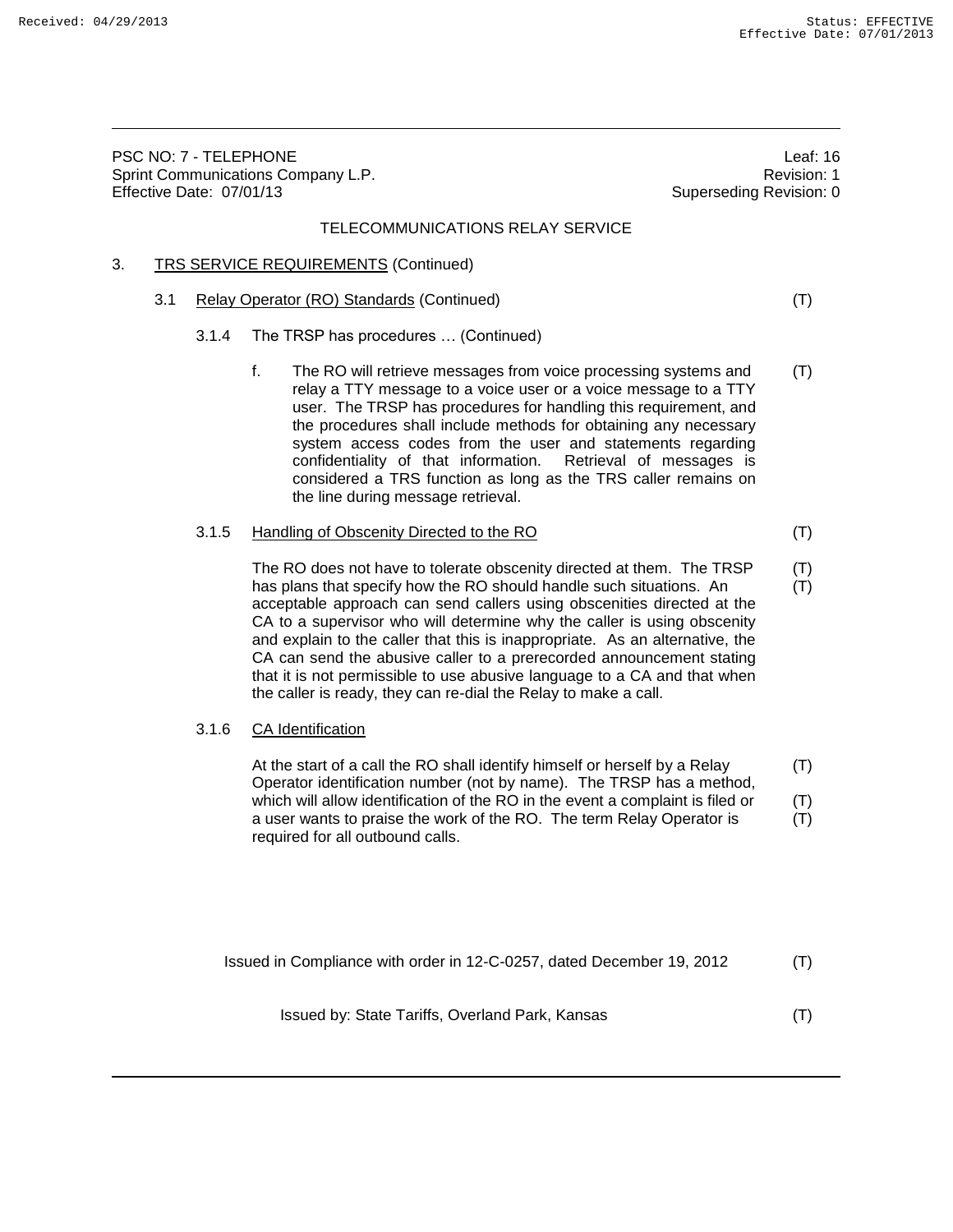|    |     | Effective Date: 07/09/20                    | PSC NO: 7 - TELEPHONE<br>Sprint Communications Company L.P.<br>Superseding Revision: 1                                                                                                                                                                                                                                                                                                                                                                                                                                                                                                          | Leaf: 17<br>Revision: 2 |
|----|-----|---------------------------------------------|-------------------------------------------------------------------------------------------------------------------------------------------------------------------------------------------------------------------------------------------------------------------------------------------------------------------------------------------------------------------------------------------------------------------------------------------------------------------------------------------------------------------------------------------------------------------------------------------------|-------------------------|
|    |     |                                             | TELECOMMUNICATIONS RELAY SERVICE                                                                                                                                                                                                                                                                                                                                                                                                                                                                                                                                                                |                         |
| 3. |     | <b>TRS SERVICE REQUIREMENTS (Continued)</b> |                                                                                                                                                                                                                                                                                                                                                                                                                                                                                                                                                                                                 |                         |
|    | 3.1 |                                             | Relay Operator (RO) Standards (Continued)                                                                                                                                                                                                                                                                                                                                                                                                                                                                                                                                                       |                         |
|    |     | 3.1.7                                       | <b>Caller Provided Information</b>                                                                                                                                                                                                                                                                                                                                                                                                                                                                                                                                                              |                         |
|    |     |                                             | The TRSP must provide information on how calls will be processed when<br>ANI is not available to the RO's position.                                                                                                                                                                                                                                                                                                                                                                                                                                                                             | (D)<br>(D)              |
|    |     | 3.1.8                                       | Speech-To-Speech Requirements                                                                                                                                                                                                                                                                                                                                                                                                                                                                                                                                                                   |                         |
|    |     |                                             |                                                                                                                                                                                                                                                                                                                                                                                                                                                                                                                                                                                                 | (D)                     |
|    |     |                                             | The STS user shall be able to choose, on a call-by-call basis or in their<br>customer database, whether or not the other party will be allowed to<br>hear the speech-disabled person's voice (i.e. the option to have the STS<br>user's voice muted so that the other party to the call will hear only the<br>Relay Operator).                                                                                                                                                                                                                                                                  | (D)<br>(T)<br>(T)       |
|    |     | 3.1.9                                       | THE NEW YORK RELAY is the only name used to describe this TRS<br>service for New York State. The service is paid for by the Telephone<br>Carriers of New York State and the TRSP will always identify the Service<br>as the New York Relay and never by the TRSP's own company name.<br>This name identification holds true for all contact with the public, on TRS<br>calls, in meetings, in media or mail advertising, Web Sites, Telephone<br>Directory advertising and in any public or private communications<br>including signs or brochures at the TRS site or in any public venue where |                         |

Issued in Compliance with order in 12-C-0257, dated December 19, 2012

the TRSP is representing the N.Y. Relay Service. The provider of TRS is prohibited from using any brand name in connection with this service. TRS service shall be referred to as "New York Relay", without any brand

Issued by: State Tariffs, Overland Park, Kansas

name added to or substituted for that term.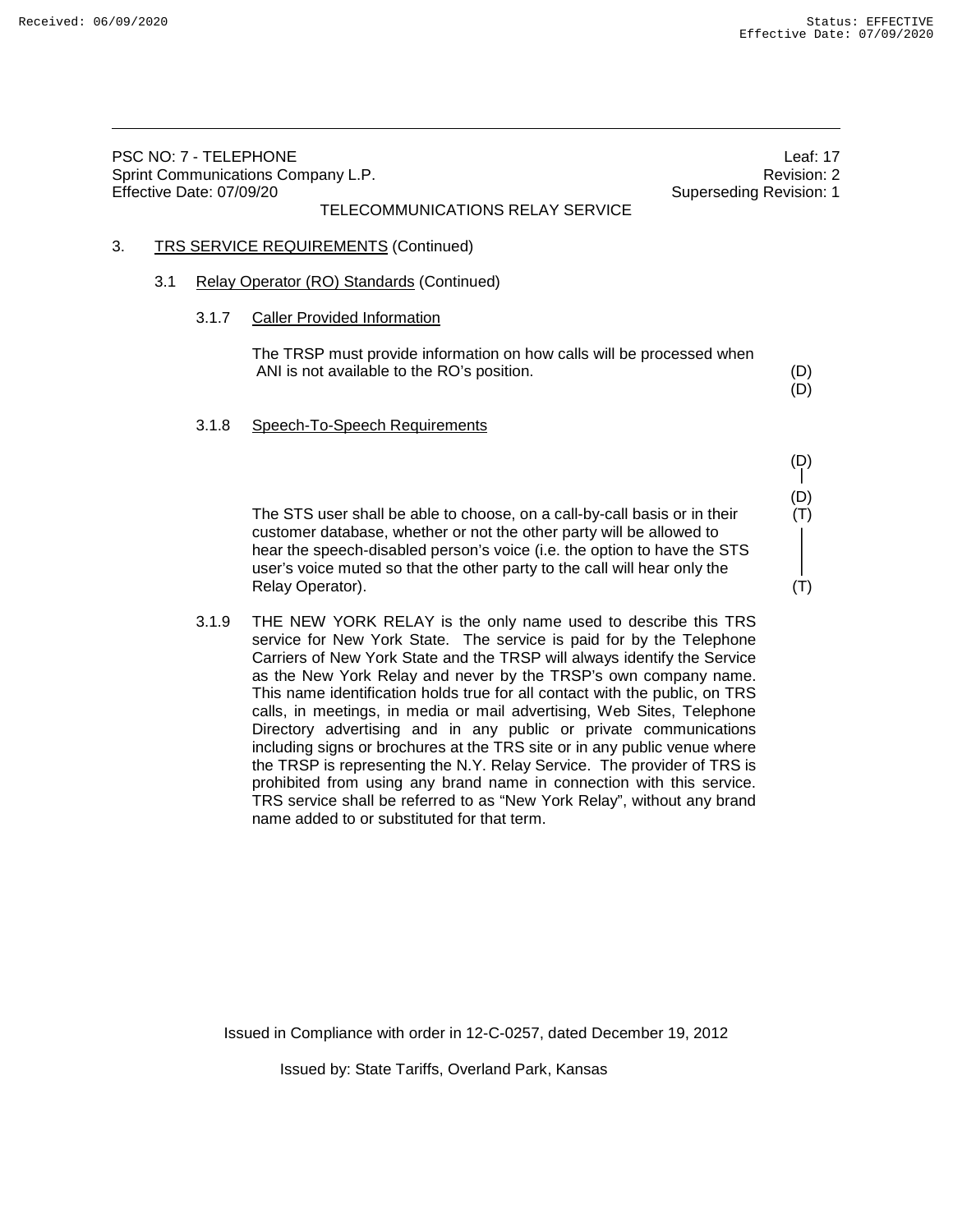PSC NO: 7 - TELEPHONE Leaf: 18 Sprint Communications Company L.P. **Revision: 1** According to the series of the series of the series of the series of the series of the series of the series of the series of the series of the series of the series of the se Effective Date: 07/01/13 Superseding Revision: 0

### TELECOMMUNICATIONS RELAY SERVICE

## 3. TRS SERVICE REQUIREMENTS (Continued)

### 3.1 Relay Operator (RO) Standards (Continued) (T) (T)

## 3.1.10 Community Outreach

The TRS provider has a community and business outreach program to educate all people about the relay service. The TRSP can demonstrate to TAFNY how it maintains a continuing outreach program and can provide an outline of the major points to be included in the outreach program. Outreach programs include, but are not limited to, media advertisements, meetings with user communities, distribution of informational pamphlets describing how to use the relay service, wallet cards, and the FCC Payphone Relay plan, etc. The TRSP does produce all Community Outreach plans as part of this tariff and in accordance with the Branding requirements addressed above.

### 3.1.11 Consumer Input

Users of TRS shall have advisory input on the quality of service. The TRSP takes part in the State process that already exists for this purpose under the auspices of the New York State TRS Advisory Board. As part of their function, the Advisory Board meets with consumers around the State for evaluation of TRS service and suggestions to be incorporated into the policies of the relay center. Service evaluations shall not come only from those directly or indirectly involved in operating the relay center. This does not preclude the TRSP from conducting additional internal or external evaluations.

Issued in Compliance with order in 12-C-0257, dated December 19, 2012 (T)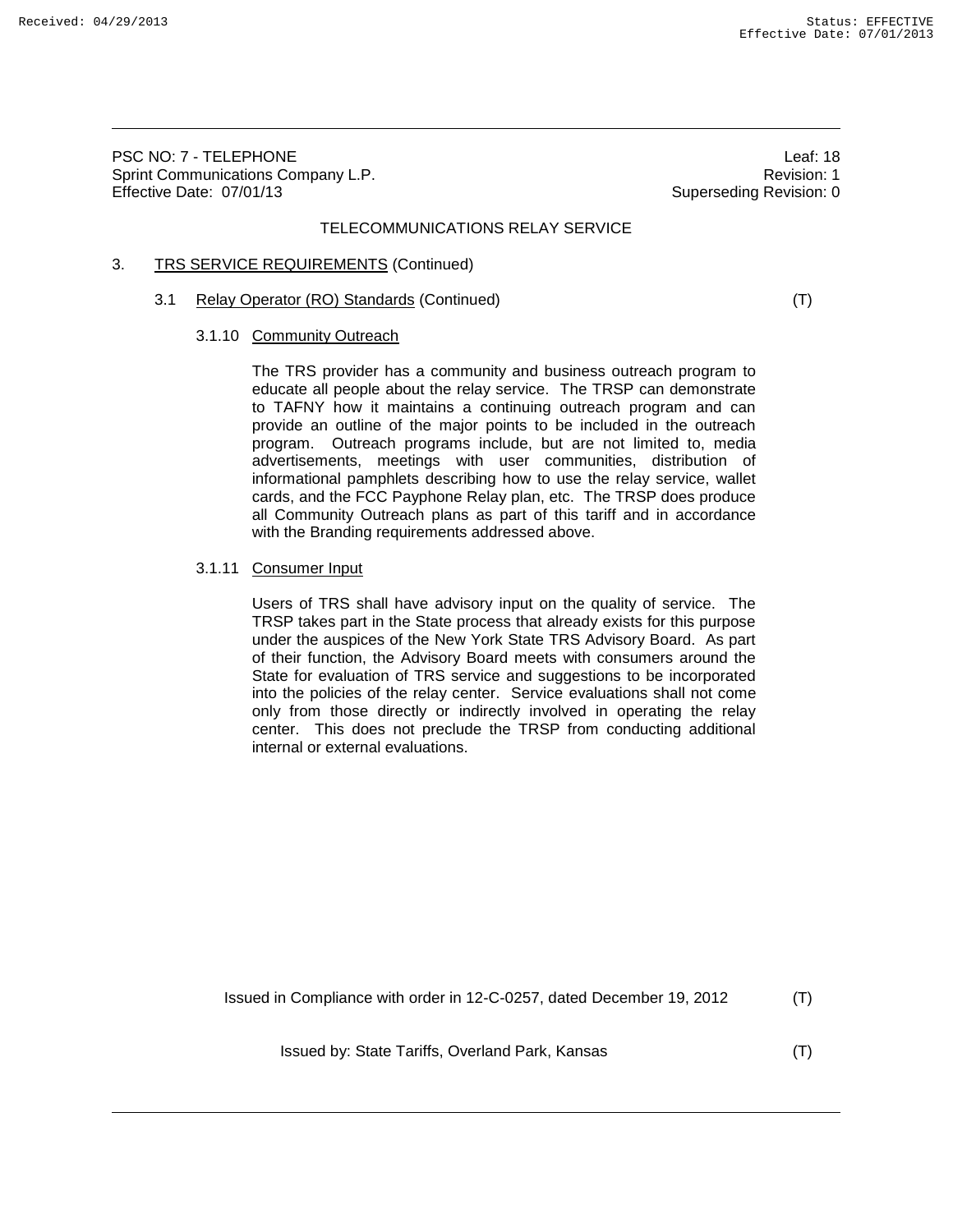PSC NO: 7 - TELEPHONE Leaf: 19 Sprint Communications Company L.P. **Revision: 2** and the state of the state of the state of the state of the state of the state of the state of the state of the state of the state of the state of the state of the state of Effective Date: 07/01/13 **Superseding Revision: 1** Superseding Revision: 1

### TELECOMMUNICATIONS RELAY SERVICE

## 3. TRS SERVICE REQUIREMENTS (Continued)

### 3.1 Relay Operator (RO) Standards (Continued) (T) (T)

## 3.1.12 Customer Complaints

Customer complaints are handled promptly with immediate responses to correct any complaint caused by TRS personnel or technical problems within the TRSC or subtending networks owned or leased by the TRSP. Complaints that involve any of the LEC's, CLEC's or IXC's in New York (T) State are referred to them directly or to the Auxiliary Relay Service who represent them on TRS matters. Legitimate complaints must be reported to the FCC once each year or more frequently as the FCC dictates, with copies of the reports sent to the New York State PSC and the Auxiliary Relay Service. Customer complaints may be reported directly by TRS users or Auxiliary Relay Service and if 25 or more complaints are received in a given calendar month, this may warrant review and consideration of the matter by TAFNY except for months in which disastrous type situations beyond the control of the TRS occur. Any situations, which may impact service levels, should be reported immediately to Auxiliary Relay Service or TAF.

Issued in Compliance with order in 12-C-0257, dated December 19, 2012 (T)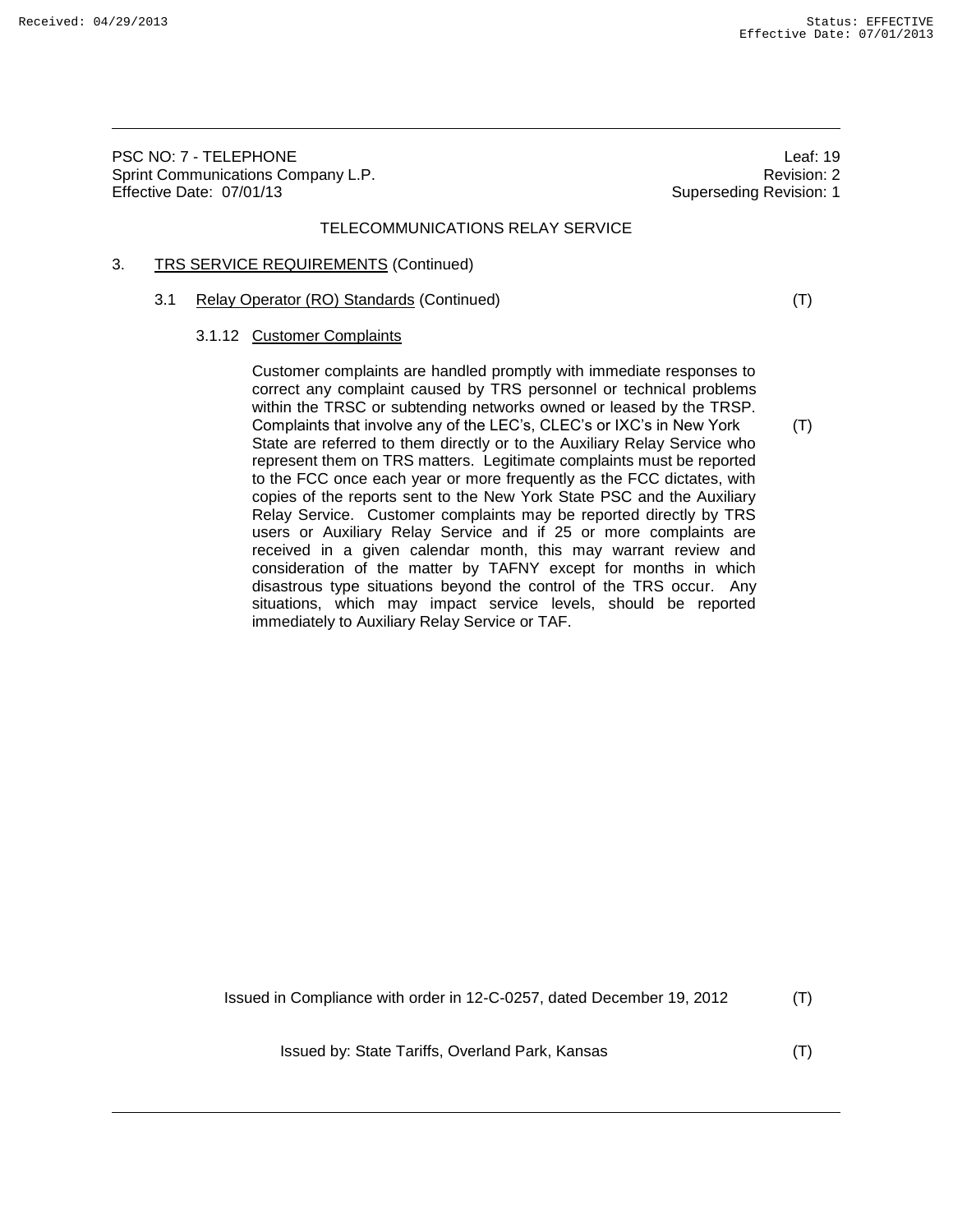PSC NO: 7 - TELEPHONE<br>
Sprint Communications Company L.P.<br>
Sprint Communications Company L.P. Sprint Communications Company L.P. Effective Date: 07/09/20 Superseding Revision: 2

### TELECOMMUNICATIONS RELAY SERVICE

### 4. TRS TECHNICAL OPERATION REQUIREMENTS

This section of the tariff lists and describes the specific operational functions performed by the TRS. The operational functions listed here are the elements, which will be evaluated as technical service criteria, binding under the life of this Tariff. The categories of functions are as follows:

### 4.1 Mandatory

Items 4.2 to 4.22 are specific operational functions or requirements that are offered by the TRSP as part of their service. Failure to provide any of the mandatory requirements will automatically violate the tariff when the failures result in excessive complaints.

#### 4.2 Number Requirements

All references to 800, 888, 877 and 711 numbers in this tariff are the (D)(T) responsibility of the TRSP and are included in the CMOU price.

#### 4.3 Location

A primary location in Syracuse, NY with a sufficient number of ROs available to handle an average of 80% of daily traditional TRS calls for the New York Relay. Other TRSC sites in NY or any state can handle 20% of the calls including Captioned Telephone Service and all Spanish or Speech to Speech Relay calls.

#### 4.4 Hours of Operation

The Relay Service is operational with full service 24 hours per day, every day of the year.

Issued in Compliance with order in 12-C-0257, dated December 19, 2012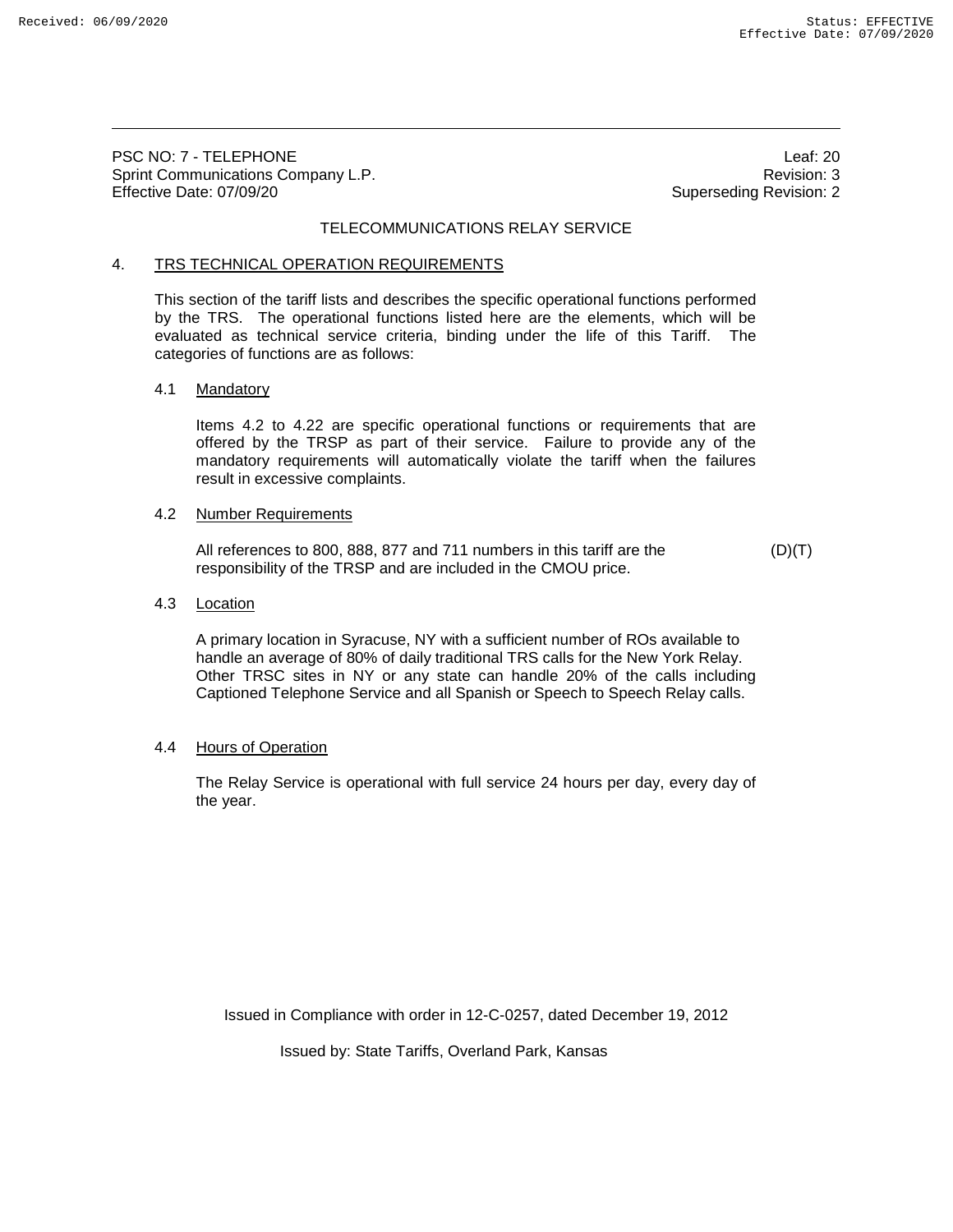PSC NO: 7 - TELEPHONE Leaf: 21 Sprint Communications Company L.P. **Revision: 1** According to the series of the series of the series of the series of the series of the series of the series of the series of the series of the series of the series of the se Effective Date: 07/01/13 **Superseding Revision: 0** Superseding Revision: 0

## TELECOMMUNICATIONS RELAY SERVICE

### 4. TRS TECHNICAL OPERATION REQUIREMENTS (Continued)

#### 4.5 Call Carriage

The Relay Center processes all New York State intrastate calls under terms of this PSC Tariff. Interstate calls are the responsibility of Interexchange Carriers (IXC) according to FCC directives and are not part of this Tariff. However, (T) customers can dial 711 or 800 type numbers for access to both intra and interstate calls from the same TRSC established in this Tariff. (D)

(D)

#### 4.6 Intrastate

Intrastate inter-LATA calls must be in compliance with all applicable regulations, throughout the life of this Tariff.

### 4.7 Providing Qualified Staff

The TRSP provides training to ensure that ROs effectively meet the specialized (T) communications needs of individuals who are deaf, hard of hearing or have a speech disability. ROs have competent skills in typing, grammar, spelling, interpretation of typewritten ASL, and familiarity with hearing loss or a speech disability culture, language and etiquette. The TRSP also complies with all (T) federal, state and local equal opportunity laws including but not limited to Executive Order 11758, dated January 15, 1974, and Part 60-741 of the Code of Federal Regulations.

Issued in Compliance with order in 12-C-0257, dated December 19, 2012 (T)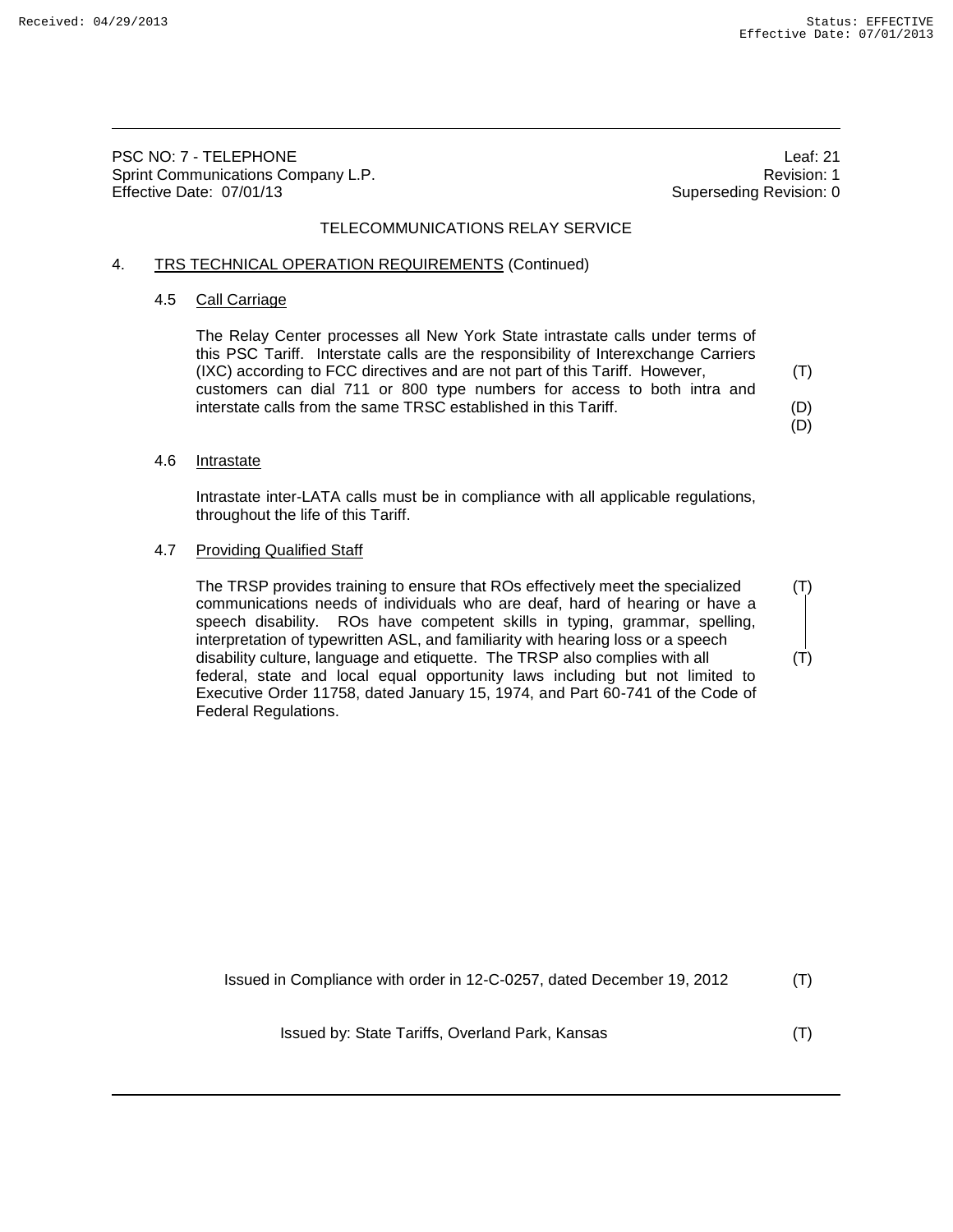PSC NO: 7 - TELEPHONE Leaf: 22 Sprint Communications Company L.P. **Revision: 1** According to the series of the series of the series of the series of the series of the series of the series of the series of the series of the series of the series of the se Effective Date: 07/01/13 Superseding Revision: 0

## TELECOMMUNICATIONS RELAY SERVICE

## 4. TRS TECHNICAL OPERATION REQUIREMENTS (Continued)

#### 4.8 Charges to Persons Originating Calls to Relay Center

Persons placing calls through the Relay Center will not be billed additional (C) charges for services provided by the TRSP. Such persons will be charged the appropriate rates for toll calls or operator service fees assessed by the person's preferred carrier of choice. This rate will be rated and billed as a call between the originating customer and the called party and include any applicable TRS discounts. (C)

## 4.9 Confidentiality of Calls

Consistent with the obligations of common carrier operators, and subject to all applicable provisions of law, all calls shall be confidential and shall remain confidential. No written or electronic script shall be kept beyond the duration of the call. RO and supervisory personnel shall not reveal information about any call, (T) except the minimum necessary for billing purposes, including the information described below. ROs are required to sign a pledge of confidentiality which, (T) consistent with the obligations of common carrier operators, promises not to disclose the identity of any callers or fellow relay operators or any information learned during the course of relaying calls, either during the period of employment as an operator or after termination of employment. When training new ROs by the (T) method of sharing past experience, trainers shall not reveal any of the following information:

Issued in Compliance with order in 12-C-0257, dated December 19, 2012 (T)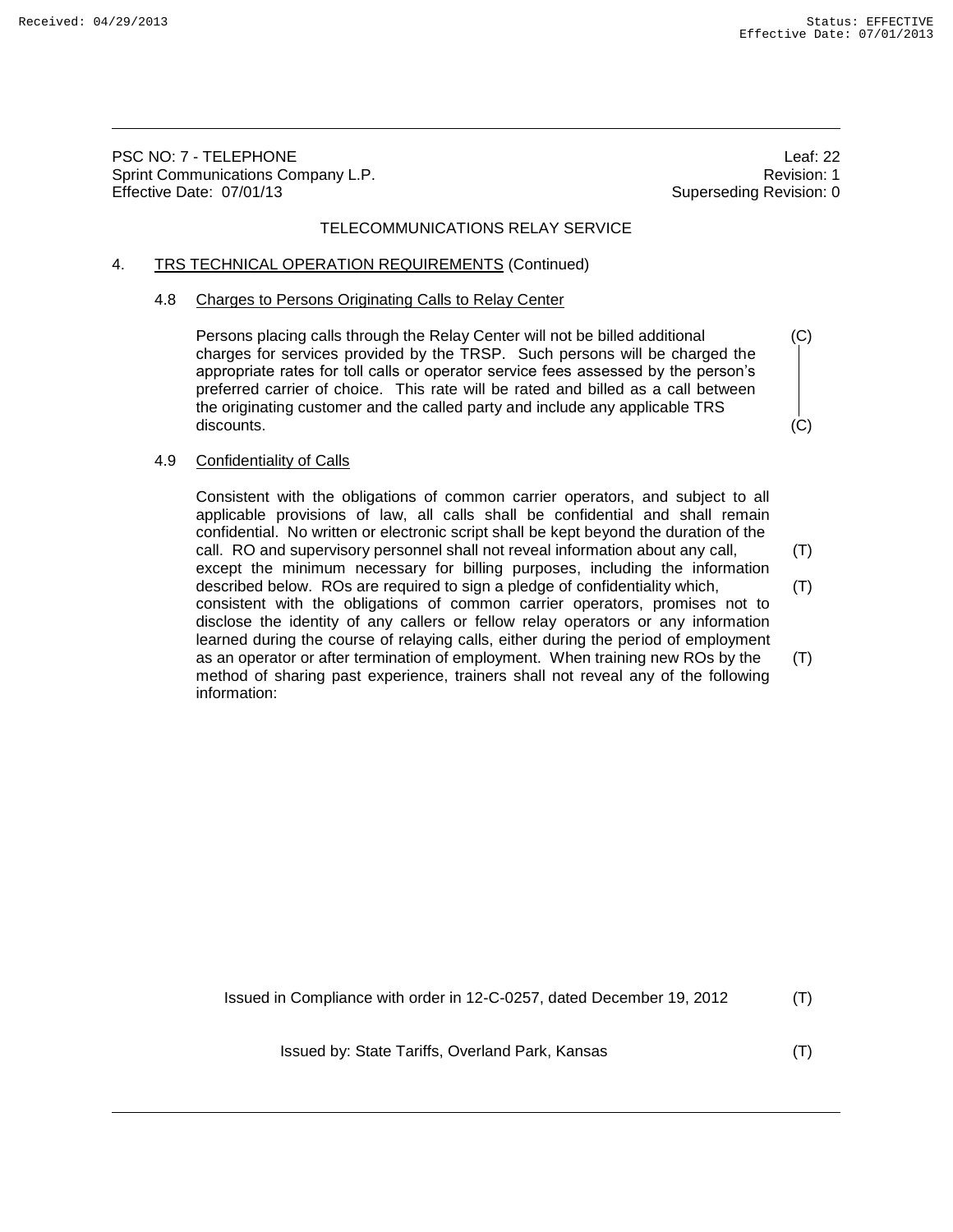PSC NO: 7 - TELEPHONE Leaf: 23 Sprint Communications Company L.P. **Revision: 1** According to the series of the series of the series of the series of the series of the series of the series of the series of the series of the series of the series of the se Effective Date: 07/01/13 **Superseding Revision: 0** Superseding Revision: 0

## TELECOMMUNICATIONS RELAY SERVICE

### 4. TRS TECHNICAL OPERATION REQUIREMENTS (Continued)

- 4.9 Confidentiality of Calls (Continued)
	- a. Name, gender, or age of parties of any call
	- b. Originating or terminating points of any call
	- c. The content of the information conveyed

The ROs will not discuss, even among themselves or their supervisors, any (T) names or specifics of any relay call, except as required in the course of resolving complaints. To clarify how to process a particular call, the ROs may discuss the (T) general situation with which they need assistance in order to clarify how to process a particular type relay call. The ROs are trained to ask questions about (T) procedures without revealing names or specific information that will identify the caller.

Watching or listening to actual calls by anyone other than the RO is prohibited  $(1)$ except for training or monitoring for quality.

The TRSP has written policies to preserve confidentiality. Such policies include protocols that employees are directed to use to prevent unintentional disclosure of relayed conversations. A copy of the Confidentiality Policy has been provided to TAFNY.

A RO or supervisor who, after investigation, is found to have violated the (T) confidentiality rules and regulations shall either be terminated immediately or be given a warning and automatically terminated the second time a violation occurs.

| Issued in Compliance with order in 12-C-0257, dated December 19, 2012 |  |
|-----------------------------------------------------------------------|--|
|                                                                       |  |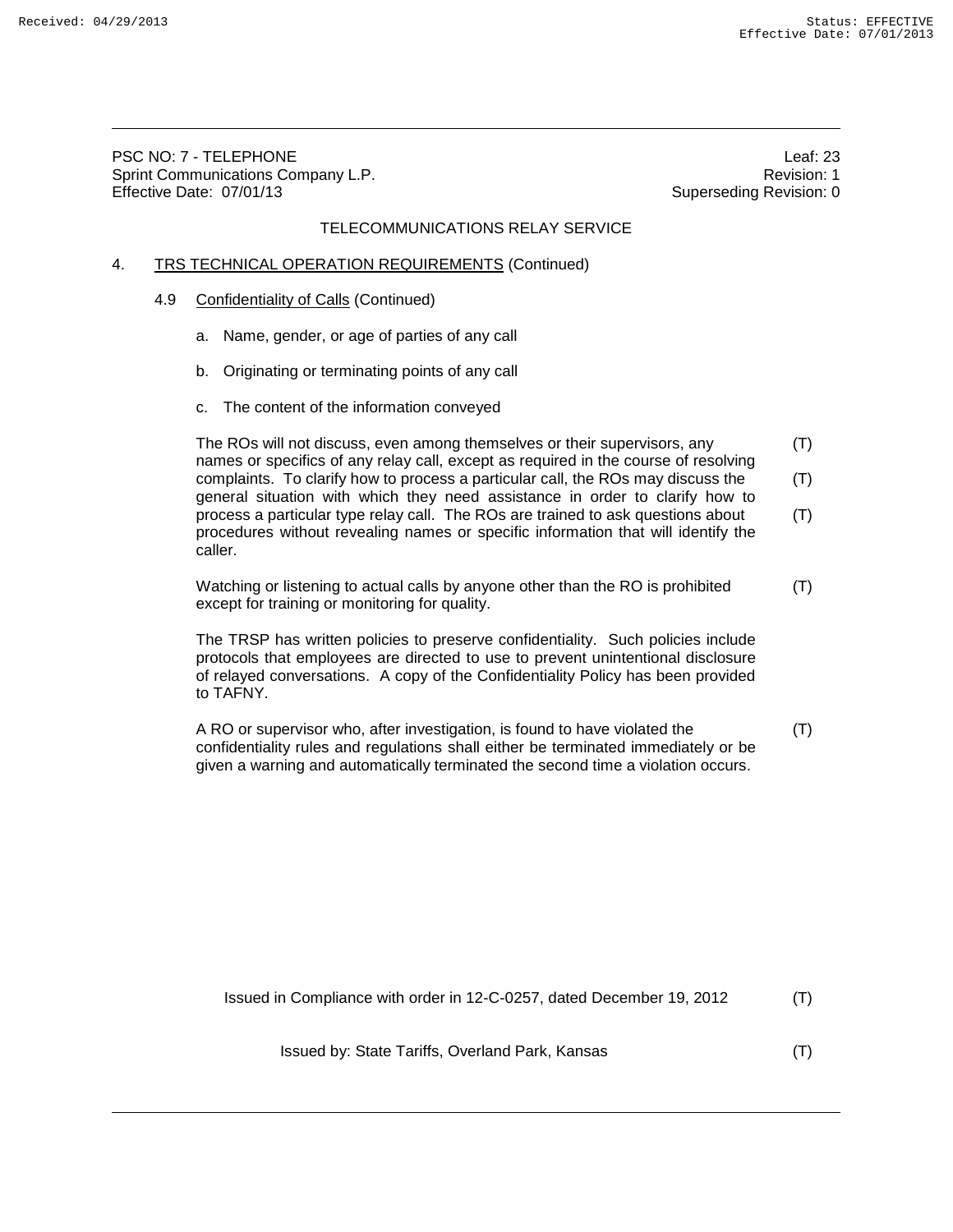PSC NO: 7 - TELEPHONE LONGINIA AND THE SERVICE OF THE SERVICE OF THE SERVICE OF THE SERVICE OF THE SERVICE OF T<br>
Persistent Communications Company L.P. Communications Company L.P. Sprint Communications Company L.P. Effective Date: 07/09/20 **Superseding Revision: 1** Superseding Revision: 1

## TELECOMMUNICATIONS RELAY SERVICE

### 4. TRS TECHNICAL OPERATION REQUIREMENTS (Continued)

### 4.9 Confidentiality of Calls (Continued)

The TRSP is restricted to collecting only that personal information necessary to provide and bill for the relay service being rendered. This information shall not be used for any other purpose, unless, under standard operating practices, the information is necessary to respond to a customer complaint or as required by law, to cooperate with legitimate governmental investigations.

Customer Profiles -- A PC based customer profile is available to any TRS user who wants to have a record of such call characteristics as:

a. (D)

- b. A preferred type of service such as VCO, 2 Line Service or HCO
- c. Relay call block request
- d. Preferred greeting to be used by the RO
- e. Any new items developed after this Tariff is issued which will improve the use of TRS for the caller
- f. Speed Calling List
- g. Blocked Numbers
- h. Language Preferences

Issued in Compliance with order in 12-C-0257, dated December 19, 2012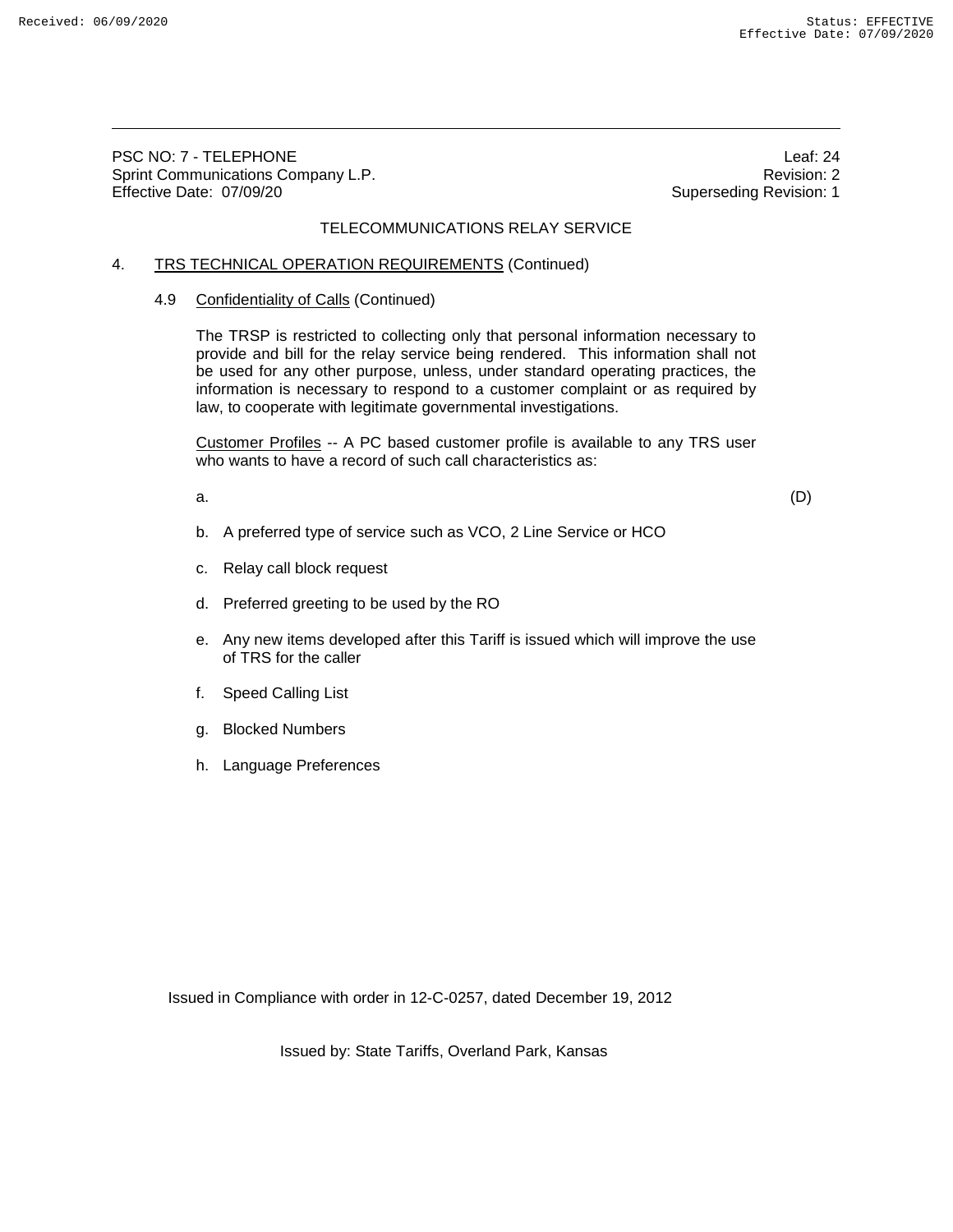PSC NO: 7 - TELEPHONE Leaf: 25 Sprint Communications Company L.P. **Revision: 1** According to the series of the series of the series of the series of the series of the series of the series of the series of the series of the series of the series of the se Effective Date: 07/01/13 **Superseding Revision: 0** Superseding Revision: 0 TELECOMMUNICATIONS RELAY SERVICE 4. TRS TECHNICAL OPERATION REQUIREMENTS (Continued) 4.9 Confidentiality of Calls (Continued) Other Profile Use: The aforementioned Customer Profile can contain certain information provided by the LEC's, CLEC's or IXC's including: (T) (D) (D) a. Blocking requests for harassing calls when provided through Auxiliary Relay (T) Service, TRSP Customer Service and, or local police. b. Any normal Customer Profile requests as described above, when provided by  $(T)$ Auxiliary Relay Service. Data required to satisfy a customer complaint when requested by Auxiliary Relay Service and consistent with privacy issues described in this section. All profile data is considered State property to be given to a new TRSP upon (T) expiration of this Tariff. 4.10 Emergency Calls 911 type emergency calls should be dialed directly but under current FCC requirements, the NYTRS has satisfactory procedures for receiving, transmitting

| Issued in Compliance with order in 12-C-0257, dated December 19, 2012 |     |  |  |  |
|-----------------------------------------------------------------------|-----|--|--|--|
| Issued by: State Tariffs, Overland Park, Kansas                       | (T) |  |  |  |

and tracking emergency calls. The ROs are trained to forward such calls to the (T)

includes a 911-type database to permit the RO to direct an emergency (T)

the information is deemed proprietary or the intellectual material of another party. (T)

appropriate Public Service Answer Point (PSAP). An emergency plan satisfactory to the LEC'S was made available to TAFNY prior to the service date. This plan

call to an appropriate PSAP (as directed by the FCC). At the end of the tariff period, the TRSP shall transfer the NY 911 database to the future TRSP unless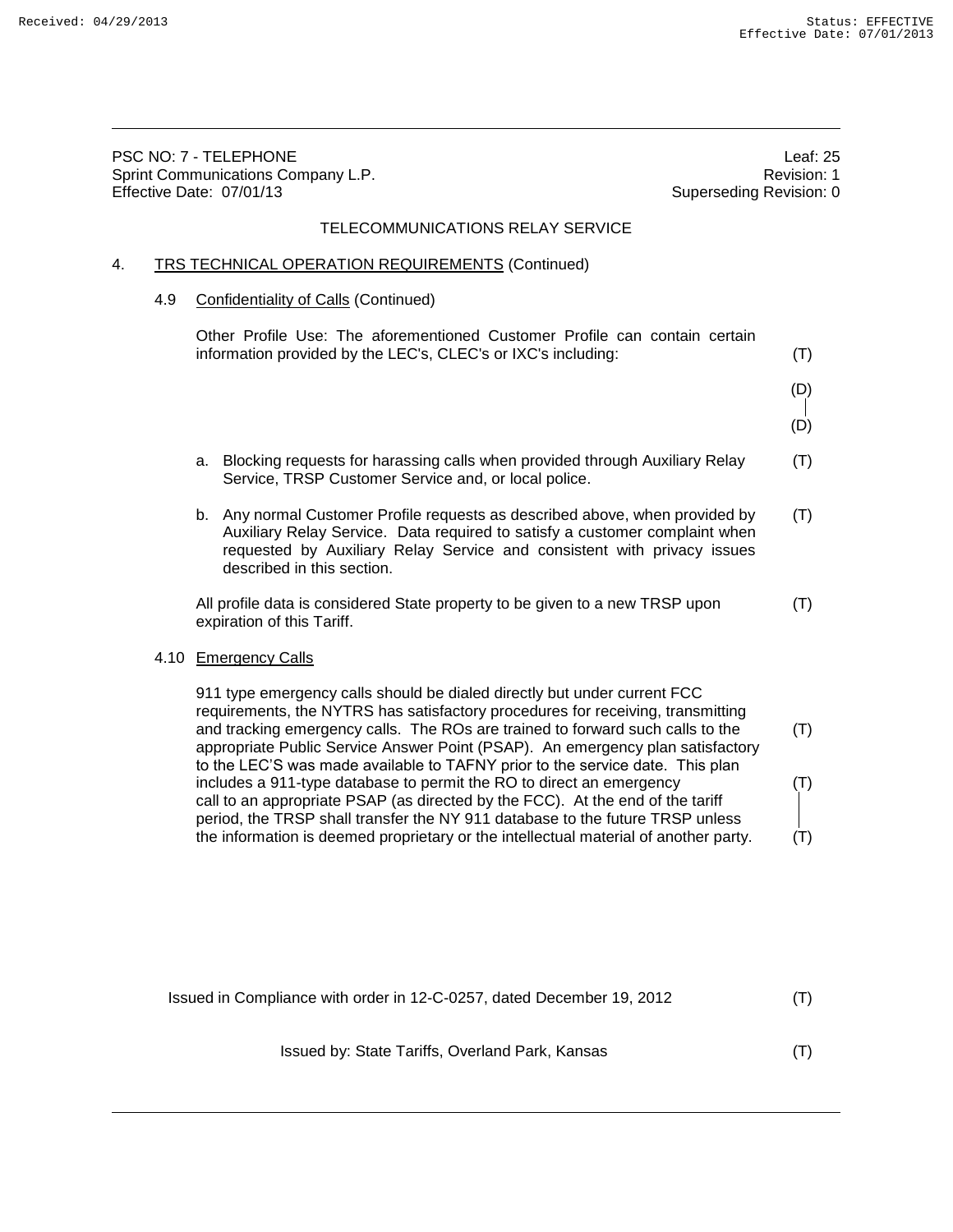PSC NO: 7 - TELEPHONE<br>
Sprint Communications Company L.P.<br>
Sprint Communications Company L.P. Sprint Communications Company L.P.<br>
Initial Effective Date: 07/09/20<br>
Superseding Revision: 0 Initial Effective Date: 07/09/20

## TELECOMMUNICATIONS RELAY SERVICE

### 4. TRS TECHNICAL OPERATION REQUIREMENTS (Continued)

### 4.11 Equipment

The TRSP furnishes all necessary telecommunications equipment and software necessary to facilitate a telephone conversation between the voice telephone callers and a non-voice telephone caller who uses a text telephone (TTY) or Personal Computer (PC) in place of a telephone. The transmission circuits meet or exceed FCC inter-exchange performance standards for circuit loss and noise. Telecommunications equipment including CA terminals are capable of receiving and transmitting in both Baudot and ASCII codes, with Baudot as the primary setting and are able to access and be accessed by computers of up to standard baud rates via ASCII codes. Standard Baudot or Turbo Baudot are both accepted by the TRSC. The TRSC is capable of automatically identifying incoming Text Telephone signals as Baudot, ASCII, or voice. Speech to Text automation may be used as part of this tariff offering.

### 4.12 Automatic Number Identification (ANI) and II Codes

The TRSP provides that ANI and Class of Service identification such as ii digits (for Coin, Inmate, or Hotel/Motel) is seen by the CA on all incoming calls.

#### 4.13 Facilities and Network Completions

TRS operates every day, 24 hours a day. TRS has redundant features functionally equivalent to the equipment in normal central offices, including uninterruptible power for emergency use. Adequate network facilities are provided for TRS so that with the projected call volume, the probability of a busy response due to network congestion is functionally equivalent to what a voice caller would experience using the voice telephone network. Current standards allow for network blockage of not more than one call in 100 [PO1 in the Poisson Probability Table].

## 4.14 VCO, HCO, 2 Line, Braille, Spanish, Speech to Speech (D)

The TRS provider shall provide these required specialty Relay services.

Issued in Compliance with order in Case 03-C-1647, dated January 20, 2004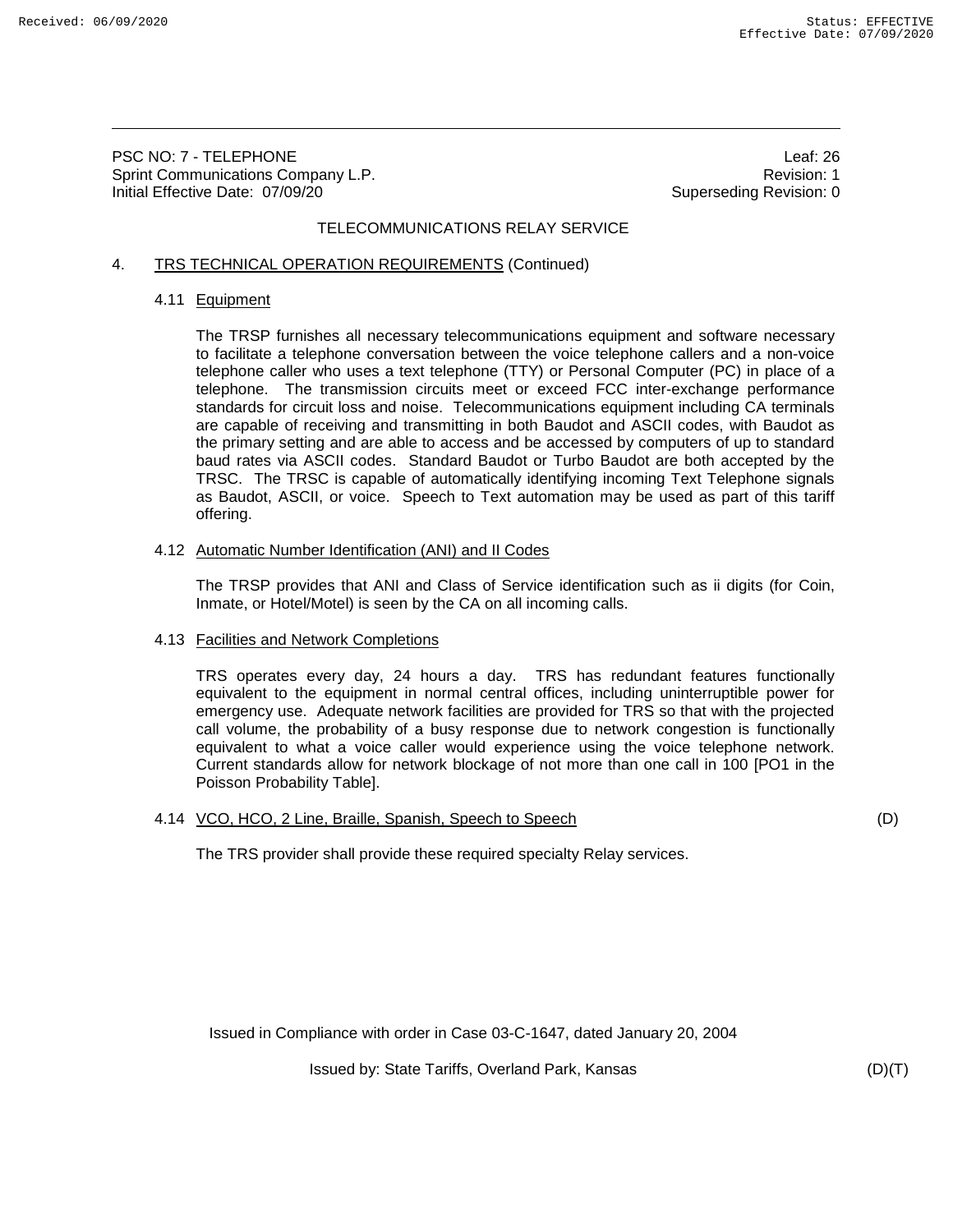PSC NO: 7 - TELEPHONE LONGINIA AND THE SERVICE OF THE SERVICE OF THE SERVICE OF THE SERVICE OF THE SERVICE OF T<br>
Persistent Communications Company L.P. Communications Company L.P. Sprint Communications Company L.P. Effective Date: 07/09/20 **Superseding Revision: 1** Superseding Revision: 1

### TELECOMMUNICATIONS RELAY SERVICE

### 4. TRS TECHNICAL OPERATION REQUIREMENTS (Continued)

#### 4.15 Usage

No restrictions shall be placed on the length or number of calls placed by customers through the relay center. Sequence calling and calls of any duration will be permitted during both peak and non-peak periods during each day of operation.

#### 4.16 Branding

All public contact, including Marketing, Outreach, Complaints and Inquiries, require the TRSP to brand the contact by identifying the TRS as the New York Relay Service. At no time will the TRSP use such encounters to advertise their own brand name.

#### 4.17 Average Answer Time

The TRS is designed to provide call answer performance standards that meet or exceed applicable FCC and PSC standards in effect. The current FCC standard is that 85% of all calls will be answered in less than 10 seconds.

#### 4.18 Average Call Holding Time

The TRS and ROs will be technically and administratively proficient to maintain the current average call holding time of 4.5 minutes for all calls other than Speech to Speech.

### 4.19 Caller ID

The TRSP provides for Caller ID and complies with New York State regulations regarding this service. (D)

The TRSP has (D)

explained to TAFNY how Caller ID is provided to meet Caller ID blocking requirements established by the New York State PSC. The TRSP allows callers (N) to block their Caller ID and comply by not sending the Caller ID for the outbound (N) relay call. (N)

Issued in Compliance with order in 12-C-0257, dated December 19, 2012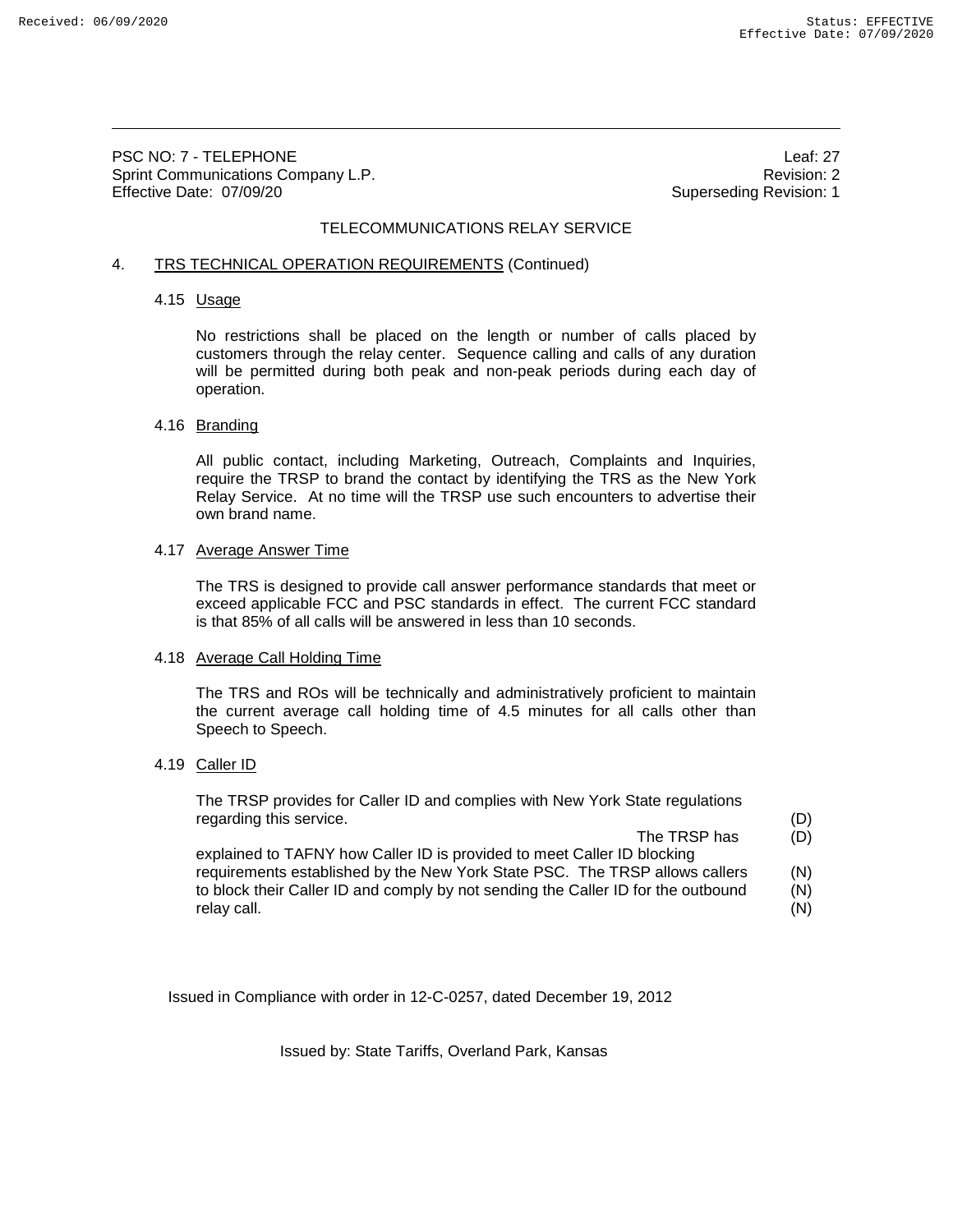PSC NO: 7 - TELEPHONE<br>
Sprint Communications Company L.P.<br>
Sprint Communications Company L.P. Sprint Communications Company L.P. Effective Date: 07/09/20 **Superseding Revision: 1** Superseding Revision: 1 TELECOMMUNICATIONS RELAY SERVICE 4. TRS TECHNICAL OPERATION REQUIREMENTS (Continued) 4.20 711 Voice Response System 711 VOICE RESPONSE SYSTEM has been provided to answer all 711 calls with a mechanized voice asking the caller to, "Touch 1 for a Relay Operator or 2 for Captioned Telephone." If the caller touches "1," they will be answered in voice by a Relay Operator. If the caller touches "2," the call will be transferred to the CapTel voice number. If a caller touches "3" the call will be transferred to the (N) Speech to Speech number. A TTY caller will not hear the announcement (N) and after five (5) seconds will default to a RO answering in Baudot. A Computer caller will not recognize the Baudot and after five (5) seconds will be answered by a RO in ASCII. If the caller does not recognize ASCII, the call will revert back to a live RO and a Voice answer. (D) 4.21 FCC Certification The TRSP will be required to maintain FCC Certification at all times, and will be obligated to comply with all applicable Federal and State requirements governing

4.22 The TRSC uses inbound and outbound Session Initiated Protocol ("SIP") (D)(N) phone calls. (N)

TRS, now existing or becoming effective during the term of the Tariff.

Issued in Compliance with order in 12-C-0257, dated December 19, 2012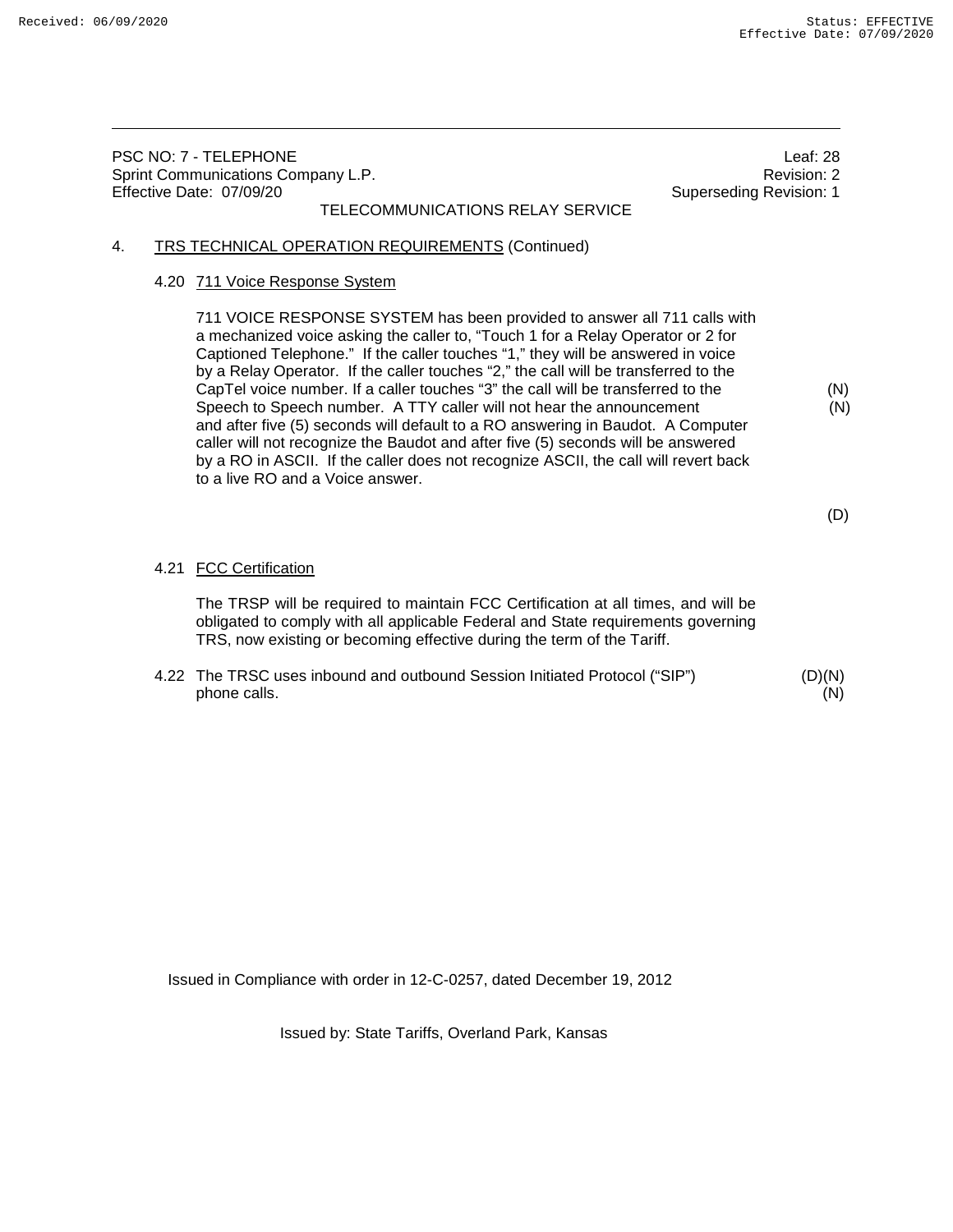PSC NO: 7 - TELEPHONE<br>
Sprint Communications Company L.P.<br>
Sprint Communications Company L.P. Sprint Communications Company L.P. Effective Date: 07/09/20 Superseding Revision: 0

## TELECOMMUNICATIONS RELAY SERVICE

### 4. TRS TECHNICAL OPERATION REQUIREMENTS (Continued)

#### 4.23 Disaster Recovery and Continuity of Operations

TRSP shall have plans, documented in writing, for disaster recovery and continuity of operations. These plans shall deal with all types of natural and man-made disasters including, but not limited to, terrorism, loss of structure(s), loss of infrastructure, loss of external power, loss of switching equipment, telephone line cut and pandemic type illness. Plans shall contain detailed levels of escalation that shall be deployed for handling of potential disasters to provide continuity of NYRS operations with little or no impairment to the relay services.

Disaster recovery, continuity of operations and pandemic plans shall be:

- a. Reviewed and updated as necessary to accommodate changes in staff, contact information, etc.
- b. Communicated within TRSP's organization
- c. Safeguarded in multiple locations in multiple formats (e.g., electronic, printed, etc.).

Upon request TRSP shall provide a copy of its disaster recovery, continuity of operations and pandemic plans to the NYPSC for review. The TRSP shall notify TRS Contract Administrator and the NYPSC, using a mutually agreed upon format(s) and method of contact. (D)

 $(D)$ 

Sprint's trouble reporting procedures for TRS includes three levels of response: (N) 1. an immediate report (within 2 hours of disaster or event lasting more than 15 minutes), 2. a 72-hour status report (if unresolved) and 3. a comprehensive final report within 7 days. (N)

Issued in Compliance with order in 12-C-0257, dated December 19, 2012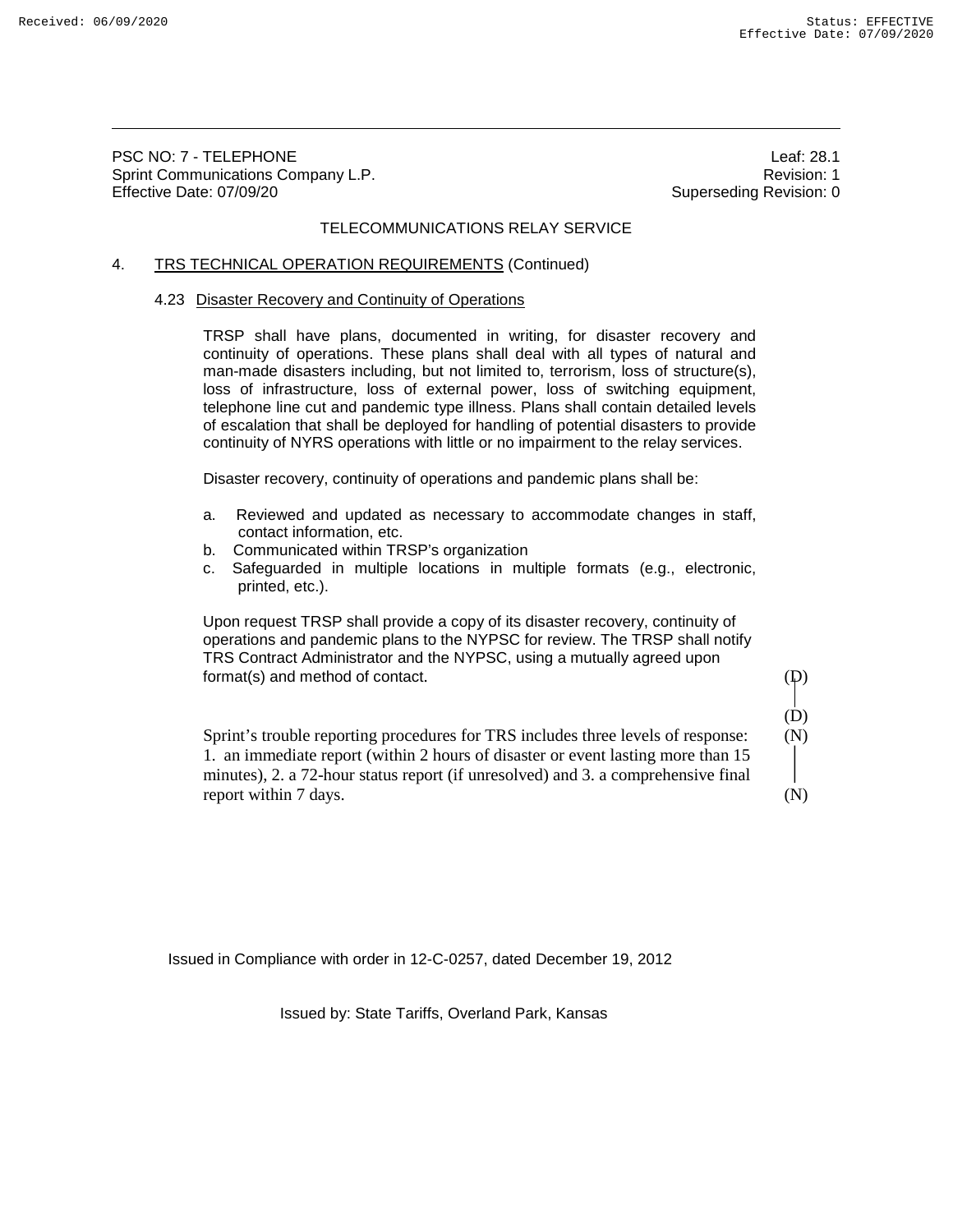PSC NO: 7 - TELEPHONE<br>
Sprint Communications Company L.P.<br>
2 Revision: 2 Sprint Communications Company L.P.<br>Effective Date: 07/09/20

Superseding Revision: 1

# TELECOMMUNICATIONS RELAY SERVICE

## 5. CUSTOMER BILLING

(D)

(D)

Issued in Compliance with order in 12-C-0257, dated December 19, 2012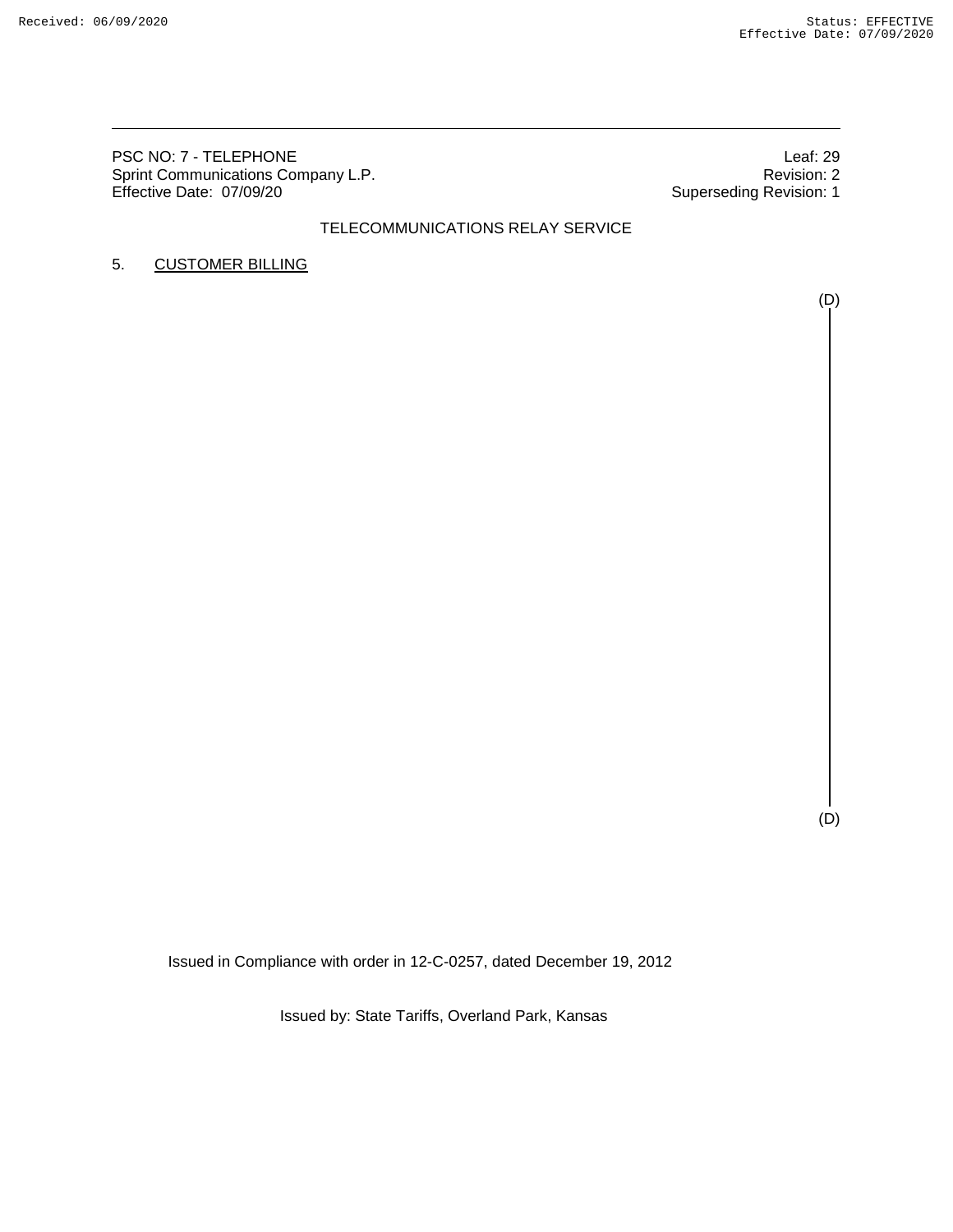PSC NO: 7 - TELEPHONE Leaf: 30<br>
Sprint Communications Company L.P. Sprint Communications Company L.P. Sprint Communications Company L.P.<br>Effective Date: 07/09/20

Superseding Revision: 1

# TELECOMMUNICATIONS RELAY SERVICE

(D)

(D)

Issued in Compliance with order in 12-C-0257, dated December 19, 2012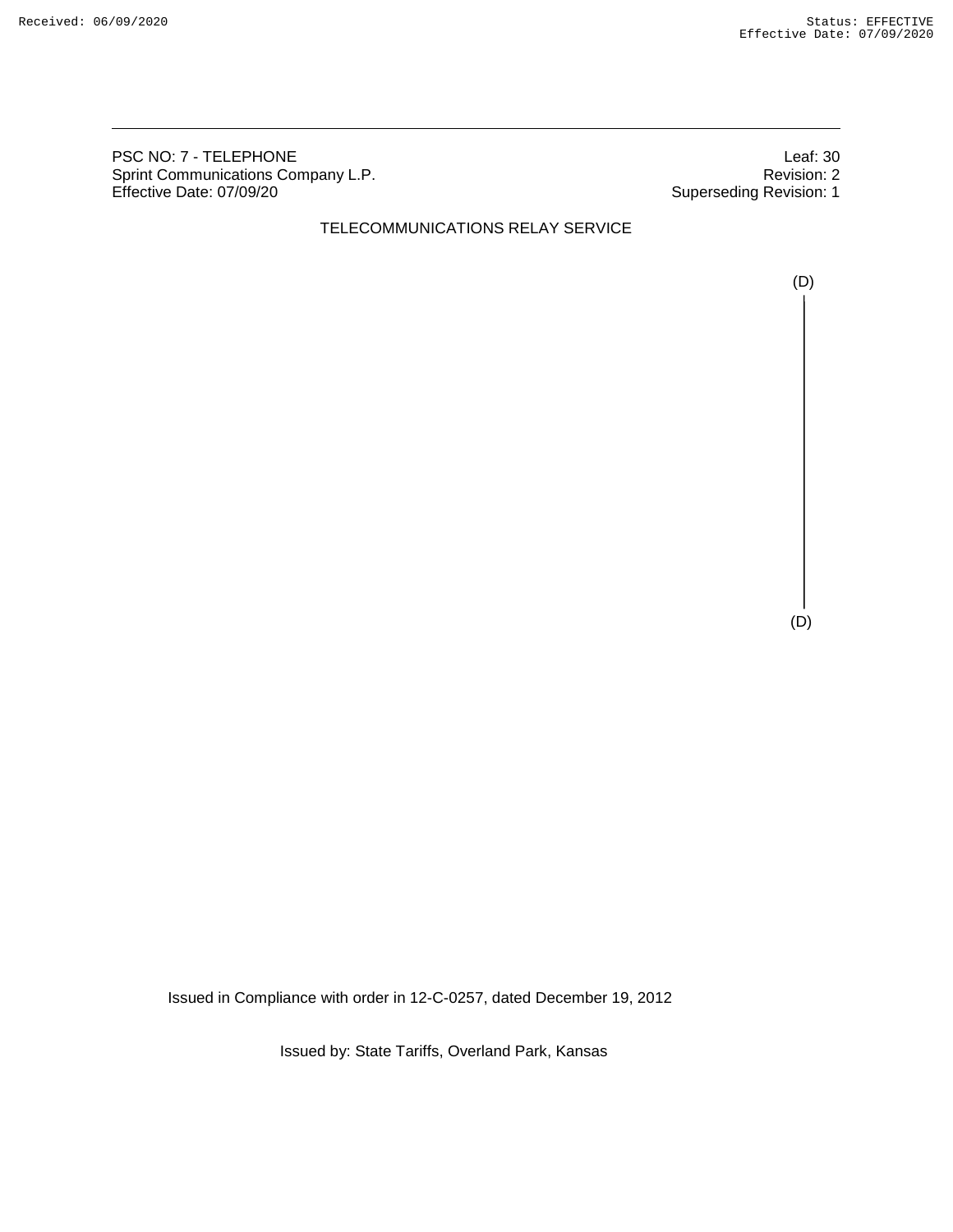PSC NO: 7 - TELEPHONE LONGINIA AND THE SERVICE OF THE SERVICE OF THE SERVICE OF THE SERVICE OF THE SERVICE OF T<br>
Persistent Communications Company L.P. Communications Company L.P. Sprint Communications Company L.P. Effective Date: 07/09/20 **Superseding Revision: 1** Superseding Revision: 1

# TELECOMMUNICATIONS RELAY SERVICE

### 6. COMPENSATION TO TRS PROVIDER

The TRS provider submits a single bill each month to the Administrator TAFNY at (T)<br>4 Tower Place, Second Floor, Albany, NY 12203-3710. The bill is based upon the (T) 4 Tower Place, Second Floor, Albany, NY 12203-3710. The bill is based upon the Conversation Minutes of Use (CMOU) handled by the TRS Center for the previous month for all intrastate calls. The bill contains the total CMOU and the dollar value due in compensation based on the amount agreed to between the TRSP, TAFNY and the PSC at the time this tariff was submitted for approval. For information purposes, the bill will also contain the interstate call volumes handled by the NYRC even though they are not covered by this tariff. At the time the bill is submitted, traffic data for the month is also provided to TAFNY from the TRSP as agreed to at the time this tariff was submitted for approval and shall include the traffic items agreed to at the time this tariff was filed.

Compensation will be paid to the TRS provider in the form of one check from TAFNY on behalf of the Local and Long Distance Telephone Carriers of NY. A check will be issued to the TRSP within 45 days of receipt of its bill.

Issued in Compliance with order in 12-C-0257, dated December 19, 2012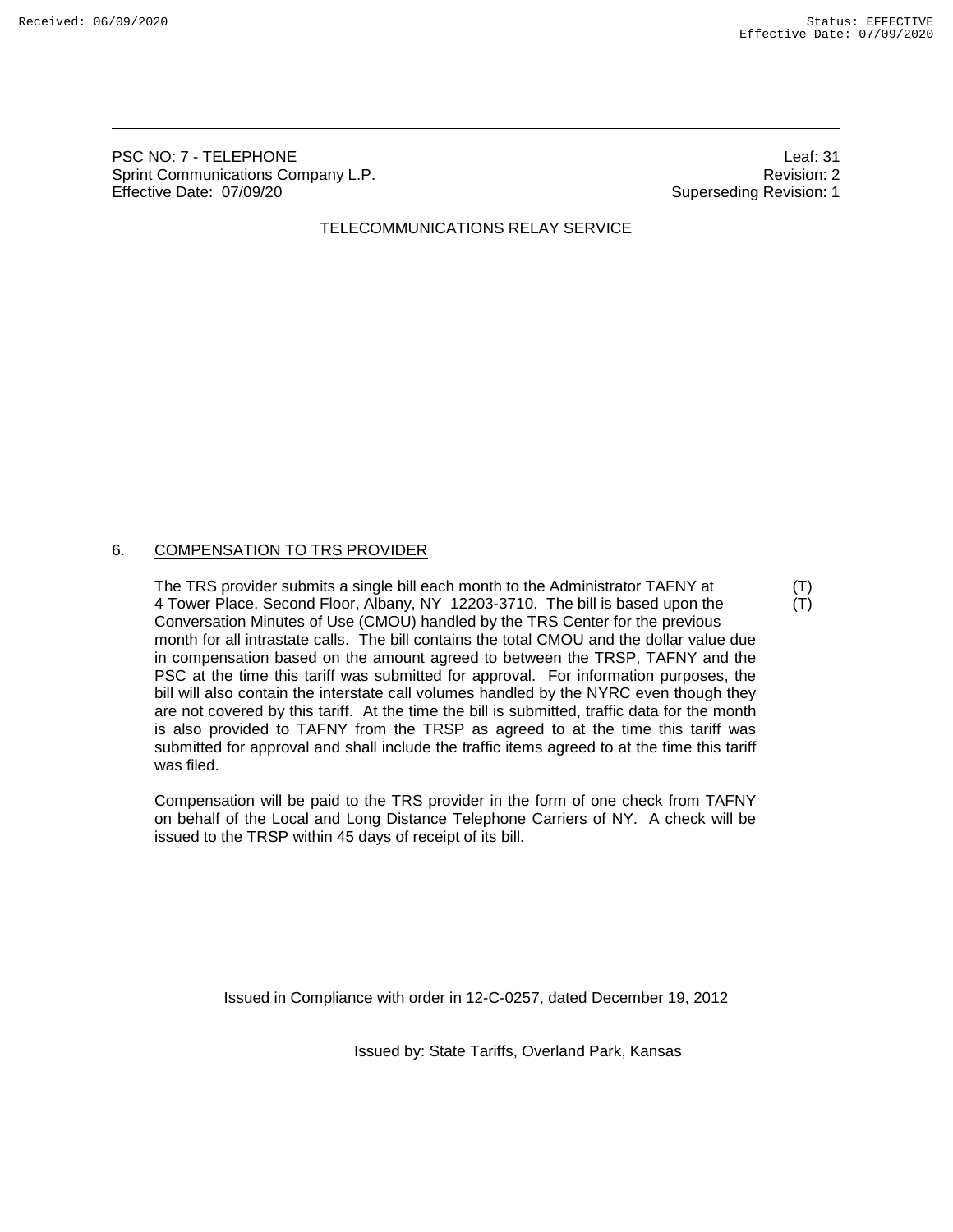PSC NO: 7 - TELEPHONE Leaf: 32 Sprint Communications Company L.P. **Revision: 2** and 2 and 2 and 2 and 2 and 2 and 2 and 2 and 2 and 2 and 2 and 2 and 2 and 2 and 2 and 2 and 2 and 2 and 2 and 2 and 2 and 2 and 2 and 2 and 2 and 2 and 2 and 2 and 2 and 2 Effective Date: 07/01/13 Superseding Revision: 1

## TELECOMMUNICATIONS RELAY SERVICE

### 6. COMPENSATION TO TRS PROVIDER (Continued)

#### 6.1 Amount of Compensation for Billed CMOU's

Payment will be made based upon the dollar amount agreed to between the (T) TRSP and TAFNY and the PSC at the time the TRSP was awarded the services. (T) That dollar amount per CMOU will remain confidential between TAFNY, the PSC and the TRSP, subject to any requirement of law.

The CMOU will also be subject to a monthly discount based on the following:

- a. Full payment per CMOU when average monthly average Call Duration is 4.5 and 5.0 minutes or less.
- b. Payment per CMOU reduced by 10% when monthly average Call Duration is between 5.0 and 6.0 minutes.
- c. Payment per CMOU reduced by 25% when monthly average Call Duration is 6.1 minutes or greater.

#### 6.2 Right to Terminate TRSP for Failure to Meet Standards

When Average Call duration exceeds 6.0 minutes for two consecutive months, TAFNY and the PSC reserve the right to cancel and nullify the Tariff agreement with the TRSP as a violation of service criteria. The same cancellation policy holds true for two consecutive months in which customer complaints or Answer Time Results exceed the limits of this Tariff. (C)

The same cancellation policy holds true for two consecutive months in which complaints or Answer Time results exceed the limits of this Tariff or the TRSP fails to comply with any material obligation or performance requirement set forth in this Tariff. Prior to such revocation and cancellation, the provider will be given thirty (30) days' notice and an opportunity to contest such revocation and cancellation. (C) (C)

Issued in Compliance with order in 12-C-0257, dated December 19, 2012 (T)